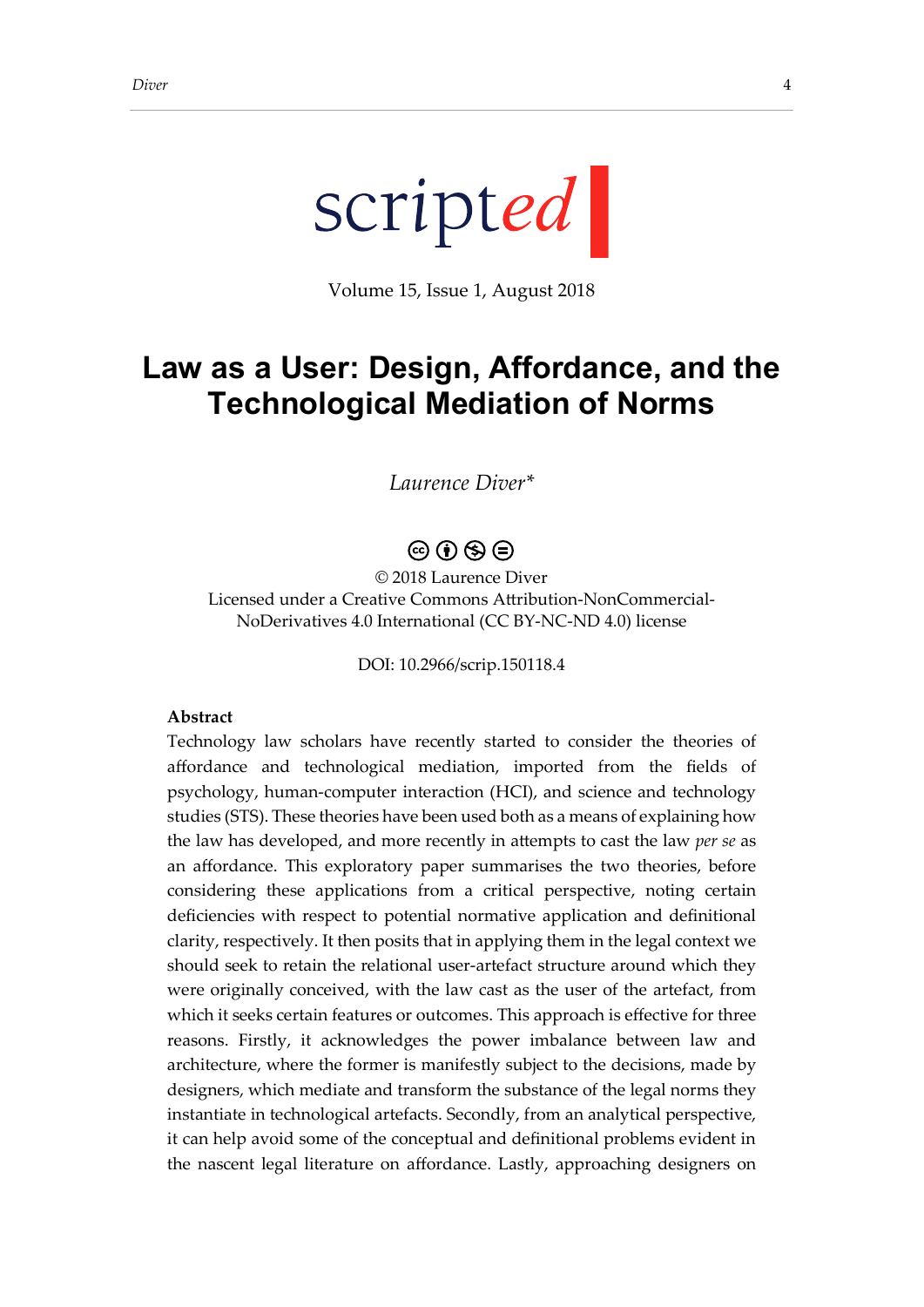their own terms can foster better critical evaluation of their activities during the design process, potentially leading to more effective 'compliance by design' where the course of the law's mediation by technological artefacts can be better anticipated and guided by legislators, regulators, and legal practitioners.

#### **Keywords**

affordance, technological mediation, postphenomenology, legal theory, compliance by design, legal design

\* University of Edinburgh School of Law, Edinburgh, Scotland, [laurence.diver@ed.ac.uk](mailto:laurence.diver@ed.ac.uk)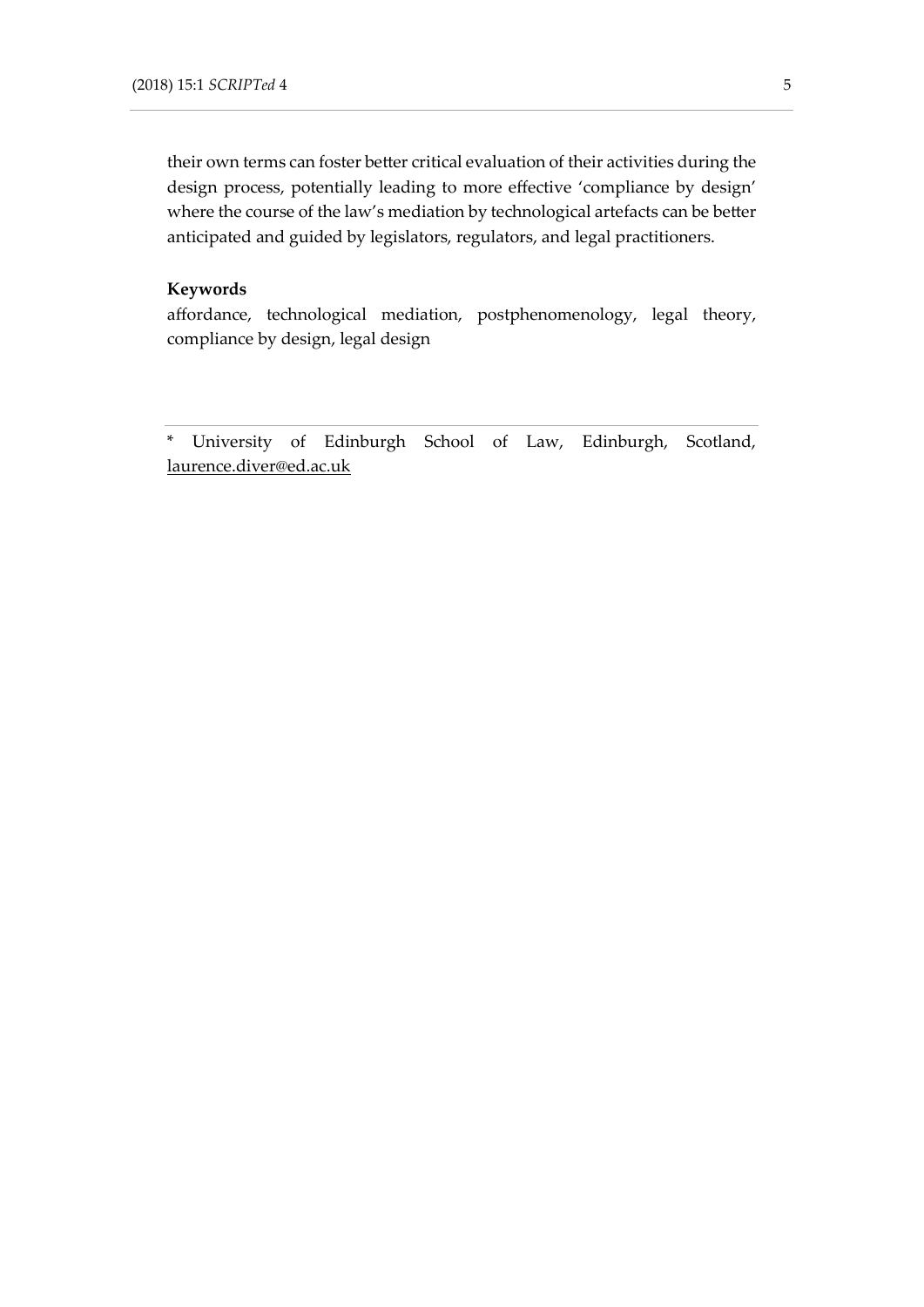For what is law with respect to the computer if not a user itself?<sup>1</sup>

# **1 Introduction**

Technology law scholars have recently started to consider the theories of affordance and technological mediation. This is a welcome development, showing a sensitivity to the inherently cross-disciplinary nature of both normative and positive enquiries into technology regulation. These theories have been used to explain how the technologies which embody law have affected its development, and more recently in attempts to cast the law as an affordance *per se*. The success of these approaches has been mixed. Controversies in the literature on affordance theory around definitional clarity and breadth of application are apt to be repeated in the legal sphere if the concept is not used with care.

In an effort to avoid some of these problems, this exploratory paper contributes to the burgeoning legal literature in this area whilst remaining faithful to the two theories' origins in the world of material artefacts and their design. The locus of the enquiry is the field of 'compliance by design', which is concerned with ensuring the design of technical architectures is faithful to, or *isomorphic with, legal and regulatory norms.<sup>2</sup> A major issue is how, as non*lawyers, designers can integrate an appropriate sensitivity to the law within their processes. The concept of affordance already has a significant presence in the design sphere, so its consideration from a legal perspective might suggest one

<sup>1</sup> Cornelia Vismann and Markus Krajewski, "Computer Juridisms" [2007] *Grey Room* 90-109, p. 101.

<sup>&</sup>lt;sup>2</sup> For a discussion of the concept of isomorphism, or "well defined correspondence" between the legal and technological domains, see Trevor Bench-Capon and Frans Coenen, "Isomorphism and Legal Knowledge Based Systems" (1992) 1 *Artificial Intelligence and Law* 65-86.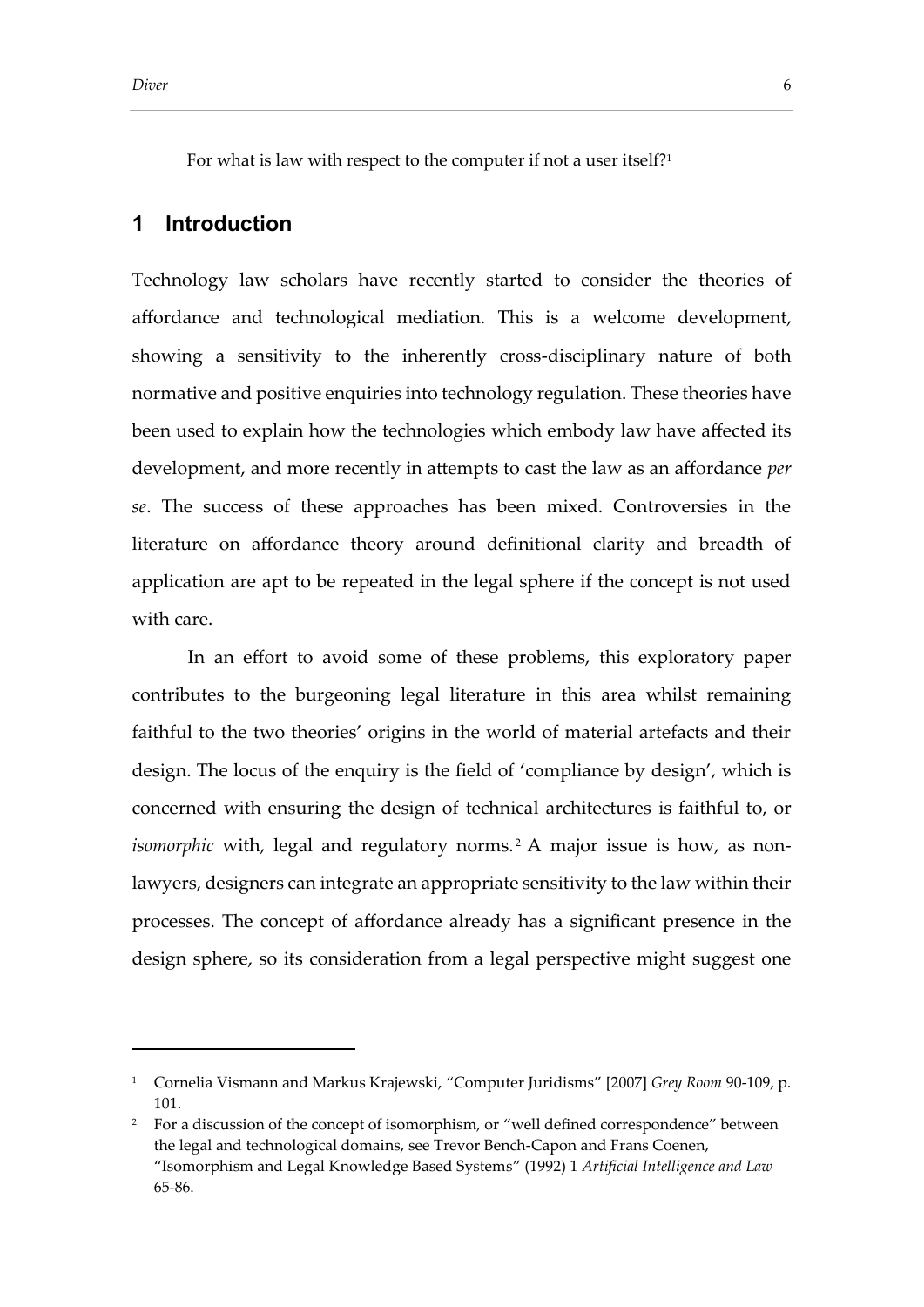mechanism by which this challenge could be met: if lawyers adopt design language and concepts in their critiques of technological artefacts, we might move a step towards bridging the gap between these separate but fundamentally intertwined worlds.

The paper builds on Mireille Hildebrandt's work on "legal protection by design", in her discussion of which she refers only in passing to "detecting, configuring or designing affordances that are compatible with specific legal norms".<sup>3</sup> Here I sustain the focus on the concepts of affordance and mediation, taking it beyond Hildebrandt's seminal analysis of the technological embodiment of law and the increasing threat it poses to legality.

I begin by summarising affordance theory and technological mediation with a view to avoiding the definitional confusion that has been evident in the legal treatment of these concepts – if they are to provide a fruitful means of interfacing between the worlds of design and law, clarity from the outset is a necessity. In light of that analysis, I then consider how code is both more, and less, than law. This leads me to the first argument of the paper: that code's characteristics render law merely a user of technological artefacts. From that perspective, we can come full circle to an understanding of law which fits into the relational analytical framework of affordance and mediation theory, asking what it is that a particular technological artefact affords (or should afford) the law-as-(mere)-user when it mediates the operation of the latter through the materialities of its architecture.

<sup>3</sup> Mireille Hildebrandt, *Smart Technologies and the End(s) of Law* (London: Edward Elgar Publishing, 2015), p. 218.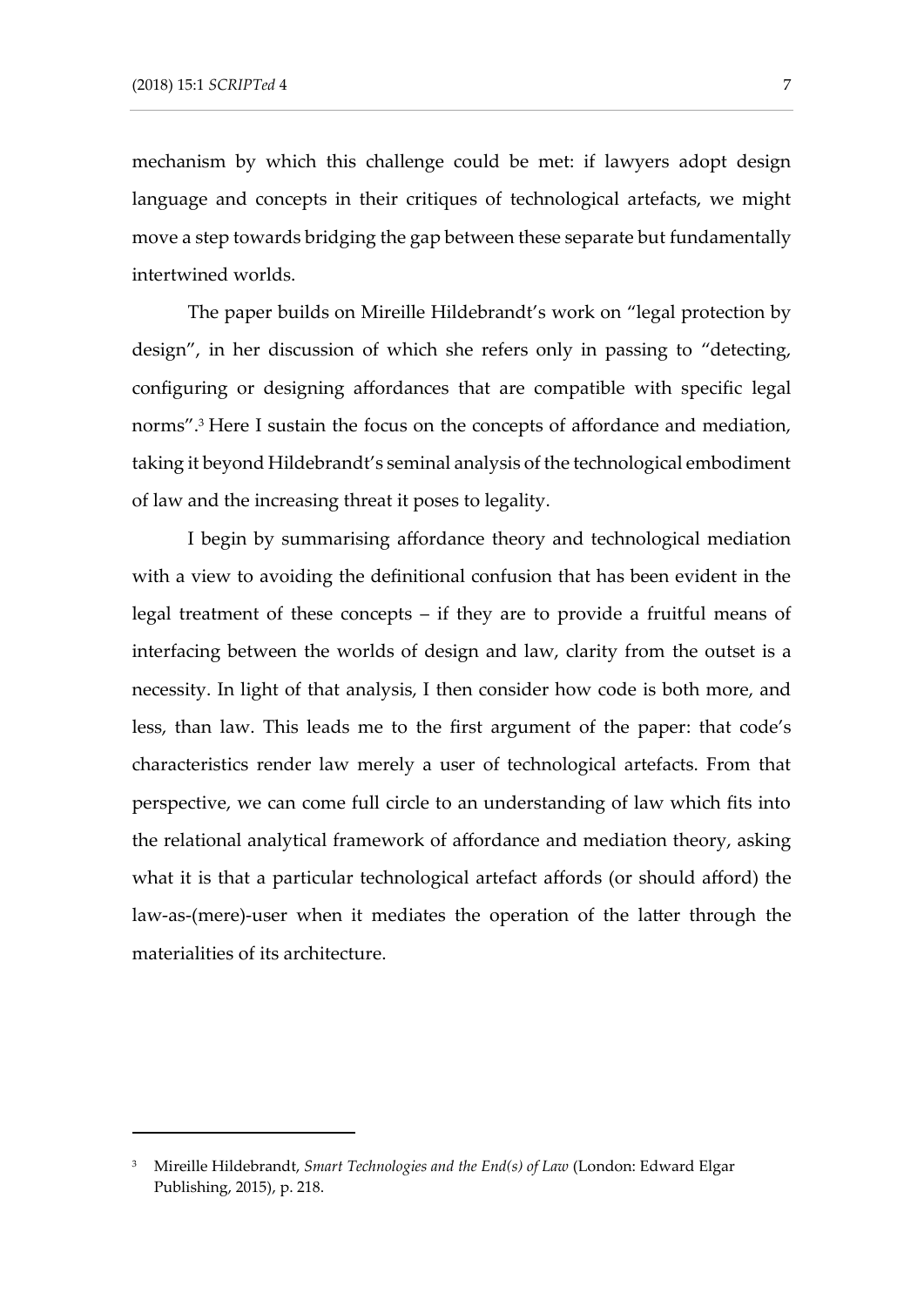# **2 Affordance**

The facilitation of a particular action or behaviour by an artefact's design to a particular user is known as an 'affordance'. The concept was originally developed in the late 1960s by the perceptual psychologist James Gibson, who defined affordance as what an artefact "*offers* the animal, what it *provides* or *furnishes*, either for good or ill." 4 It was later developed and introduced into the design sphere by Donald Norman, who defines it as "a relationship between the properties of an object and the capabilities of the agent that determine just how the object could possibly be used." 5 Individual affordances can be both positive and negative, which is to say beneficial and injurious to the user, $6$  each to varying degrees. Gibson is careful to avoid the value judgements suggested by the terms "positive" and "negative", stating instead that such descriptions can be applied objectively if "their meanings are pinned down to biological and behavioural facts". So, for example, a fire can afford both the warmth that is necessary to life, but it can also afford burning, which implies injury and, potentially, death.<sup>7</sup> The extent of the benefit or injury will depend on the user in question. Affordances are therefore not objective physical properties of the artefact, but rather they arise on-the-fly through the relationship between it and a particular user, as governed by those properties. Gibson illustrates this relationship through the examination of a hypothetical walking surface:

<sup>4</sup> James Gibson, *The Ecological Approach to Visual Perception* (Classic Edition, New York: Psychology Press, 2015), p. 119 (emphasis supplied). The concept originated in Gibson's *The Senses Considered as Perceptual Systems* (Boston, Mass.: Houghton Mifflin, 1966).

<sup>5</sup> Donald Norman, *The Design of Everyday Things* (Cambridge, Mass.: MIT Press, 2013), p. 11.

<sup>6</sup> Although Gibson was concerned with organisms generally (see the quote *infra*), humans are the agents with which I am concerned, and so I hereafter I use the term 'users'.

<sup>7</sup> Gibson, *supra* n. 4, pp. 128–129.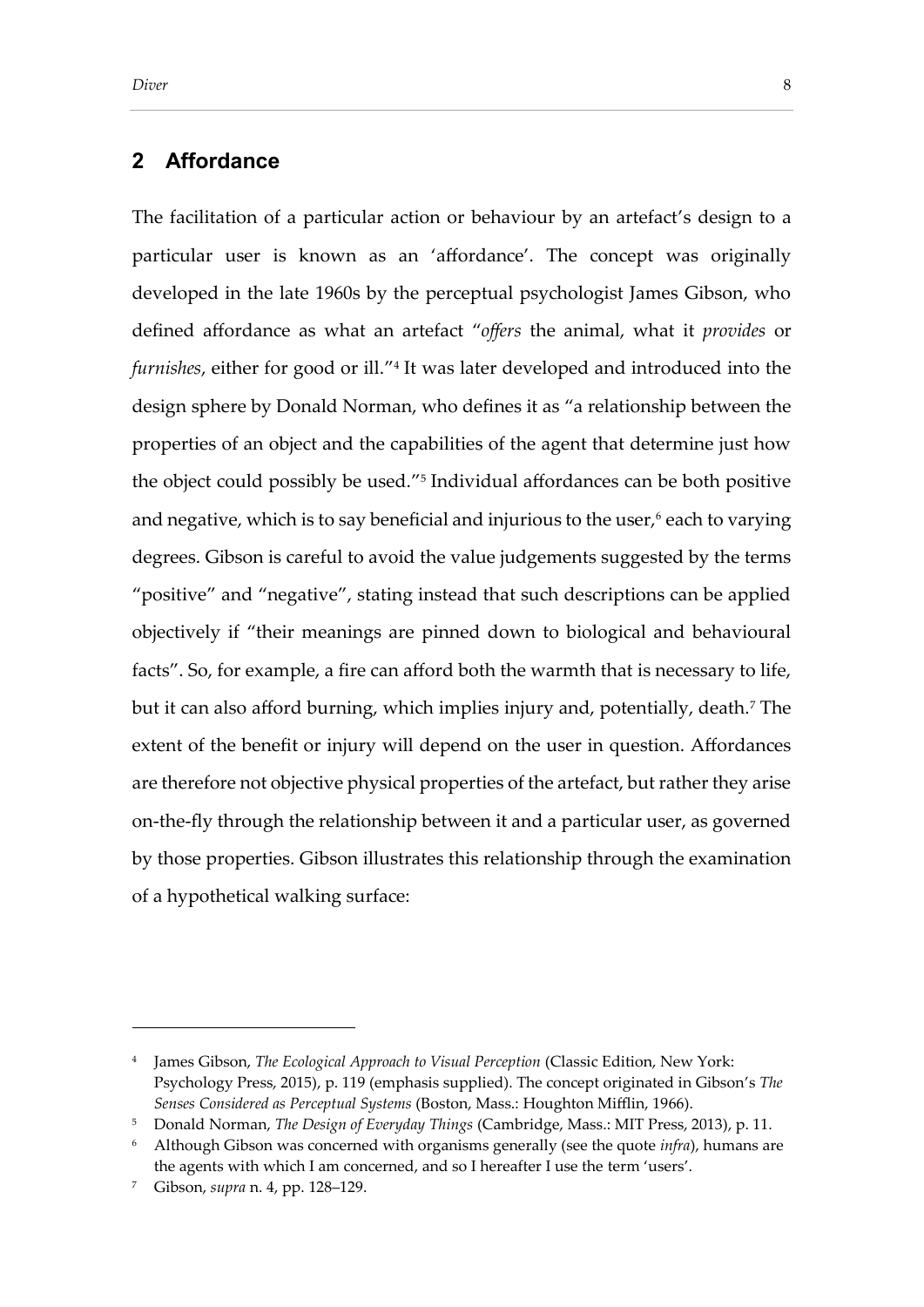Note that the four properties listed – horizontal, flat, extended, and rigid – would be *physical* properties of a surface if they were measured with the scales and standard units of physics. As an affordance of support for a species of animal, however, they have to be measured *relative to the animal*. They are unique for that animal. They are not just abstract physical properties. They have unity relative to the posture and behaviour of the animal being considered. So an affordance cannot be measured as we measure in physics.<sup>8</sup>

Thus, a surface that *affords* support to a domestic cat (it is "walk-on-able" 9 ) may or may not do the same to an adult elephant; the particular mix of physical properties and the size and weight of both animals will determine which animal is afforded what capabilities. It can be seen, then, how the concept highlights the inherent and simultaneous objectivity and subjectivity of an artefact's potential effects in the world. As Norman puts it,

[t]he presence of an affordance is jointly determined by the qualities of the object and the abilities of the agent that is interacting. This relational definition of affordance gives considerable difficulty to many people. We are used to thinking that properties are associated with objects. But affordance is not a property. *An affordance is a relationship.* Whether an affordance exists depends on the properties of both the object and the agent.<sup>10</sup>

Importantly, an affordance need not be perceived in order to exist; it is an objective fact about how the properties of the artefact and the user relate to one

<sup>8</sup> *Ibid.*, p. 120 (emphasis supplied).

<sup>9</sup> *Ibid.*, p. 119.

<sup>10</sup> Norman, *supra* n. 5, p. 11 (my emphasis).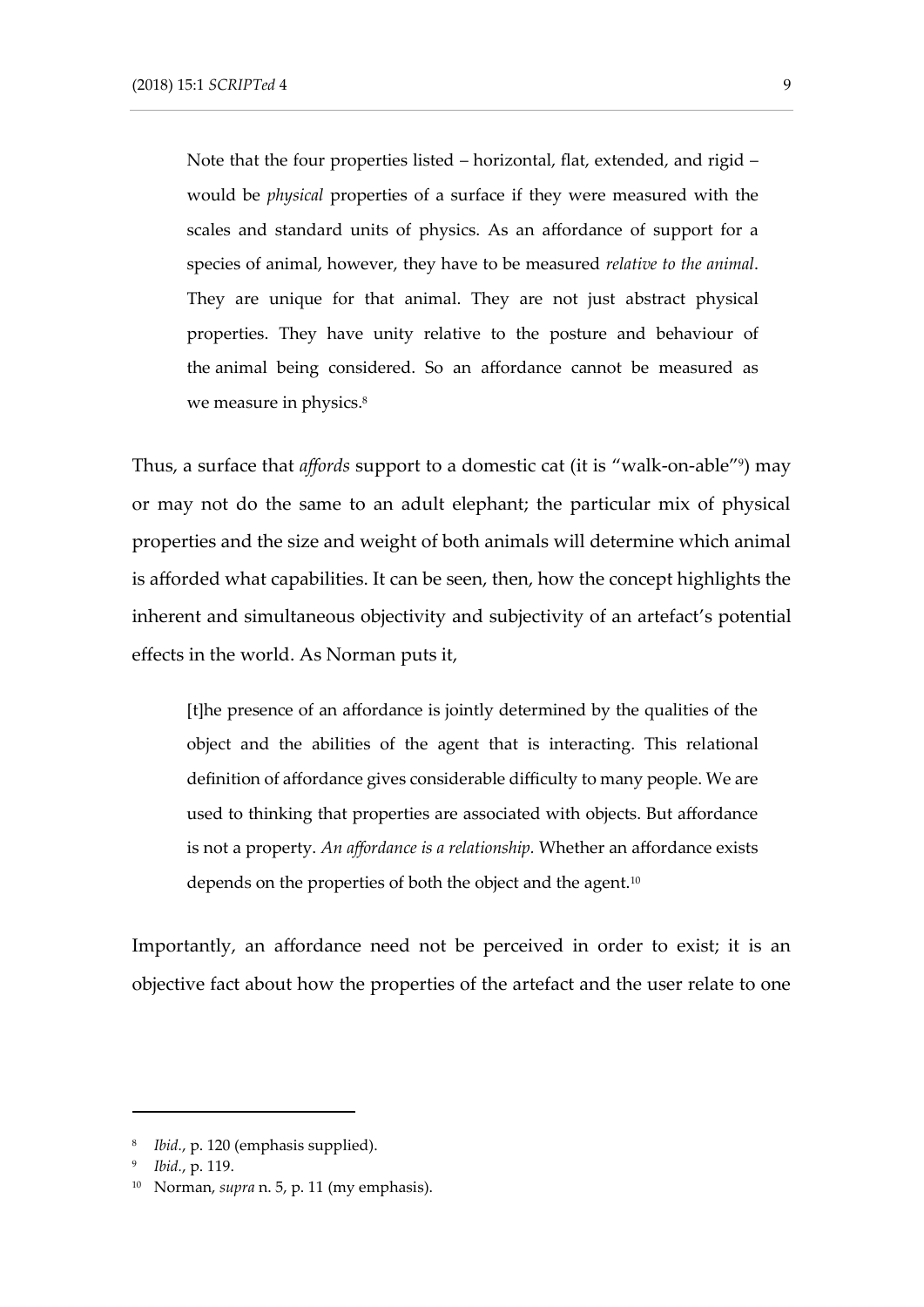another.<sup>11</sup> Affordances are potentials that may not be within the user's awareness and may never be realised, but nevertheless the relationship is always present and ready to be acted upon for as long as the properties necessary for it obtain in both the artefact and the user.<sup>12</sup>

This is what Norman has subsequently referred to as *real*, as opposed to *perceived*, affordances.<sup>13</sup> For example, a particular fruit may afford nutrition to a particular species of animal, but if the animal is unaware of this the relationship will never be fulfilled, despite its extant potentiality. Perceived affordances are those which the user 'picks up on', which, as the example just given demonstrates, do not necessarily represent the full range of relationships that exist between her and the artefact in question. The distinction is important in the online context because, as Norman puts it, "in graphical, screen-based interfaces, the designer primarily can control only perceived affordances [because] the computer system already comes with built-in physical [i.e. real] affordances".<sup>14</sup> Although Norman is not approaching the question primarily with the underlying instrumentality of software (as opposed to visual) design in mind, his comment hints at an important truth about the power of the designer to control users'

<sup>11</sup> *Ibid.*, p. 13. In an interesting discussion of robotics and artefact-artefact affordances, Maier and Fadel discuss how non-organic agents can be afforded support by a surface, without 'knowing' (perceiving) it. See Jonathan Maier and George Fadel, "Affordance-Based Methods for Design", *Proceedings of the 2003 International Design Engineering Technical Conferences and Computers and Information in Engineering Conference* (Chicago, Illinois: The American Society of Mechanical Engineers, 2003), p. 2.

<sup>12</sup> See Peter Nagy and Gina Neff, "Imagined Affordance: Reconstructing a Keyword for Communication Theory" (2015) 1 *Social Media + Society* 1-9, p. 3, and Samer Faraj and Bijan Azad, "The Materiality of Technology: An Affordance Perspective" in Paul Leonardi, Bonnie Nardi and Jannis Kallinikos (eds.), *Materiality and Organizing: Social Interaction in a Technological World* (Oxford: OUP, 2012), pp. 250–251.

<sup>13</sup> Donald Norman, "Affordance, Conventions, and Design" (1999) 6 *Interactions* 38-43.

<sup>&</sup>lt;sup>14</sup> *Ibid.*, p. 39. The potential discrepancy between real and perceived affordances is perhaps even more marked in the screen-less devices that are proliferating as part of the Internet of Things.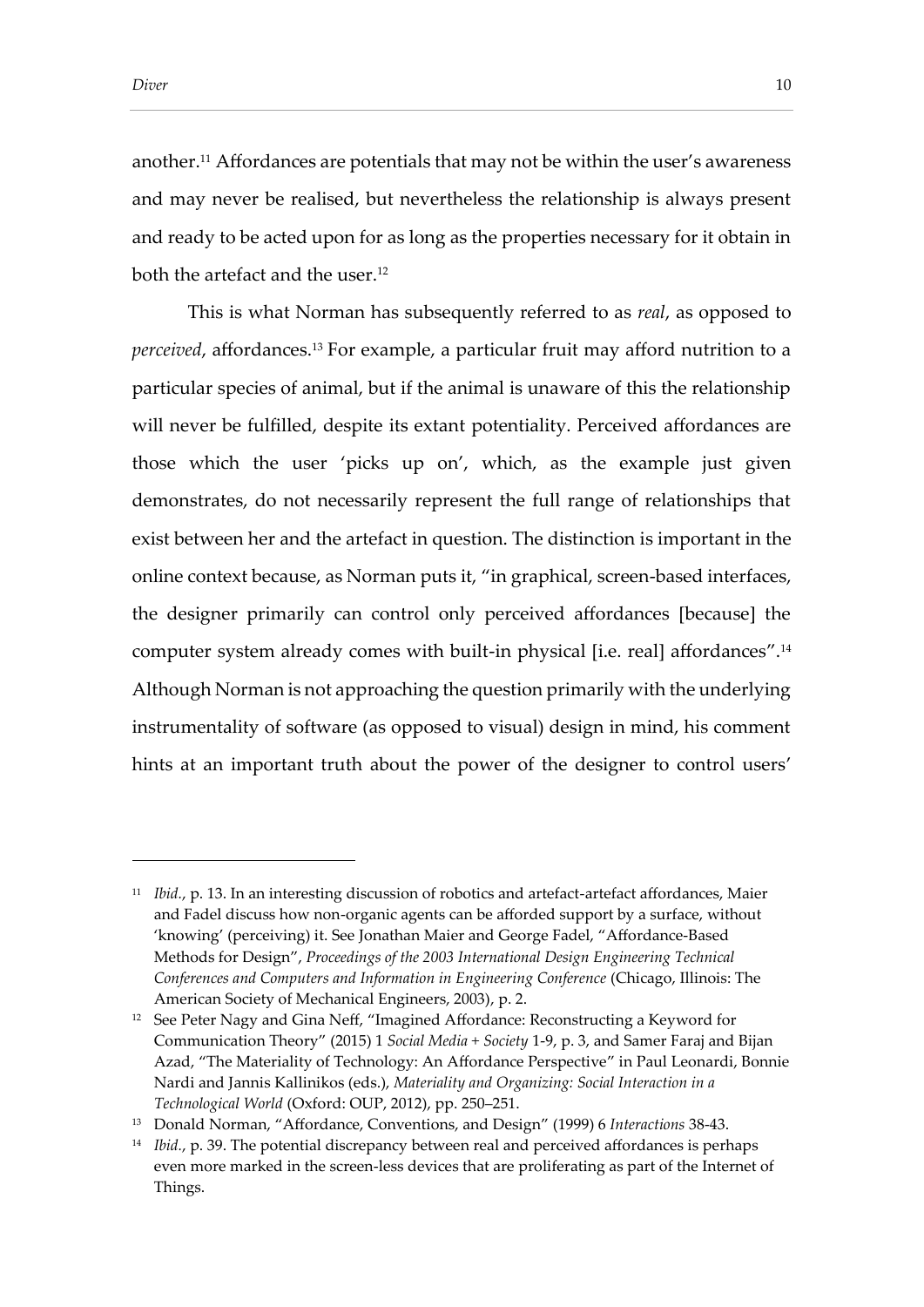perceptions through the choices they make when they constitute the interface. The corollary of this is that in controlling those surface perceptions of what is possible, other underlying, or *real*, affordances can be hidden from sight (for example the ability to view and alter source code, or to submit fake details to a registration system), or their hypothetical, imagined possibility supressed altogether (for example where users accept the default settings of a technical artefact without enquiring as to how the available options might better suit their preferences or interests<sup>15</sup>).

## **2.1 Disaffordance**

This notion of the positivity or negativity of affordances discussed above refers to the outcome occasioned by the affordance. This should be distinguished from both (i) the objective fact that interaction is prevented and the relationship therefore does not exist, in what Norman terms an "anti-affordance",<sup>16</sup> and (ii) the subjective misapprehension as to the existence of that relationship, where the user misinterprets the information she is receiving and believes there to be a relationship between herself and the artefact when in fact there is none (or not the one she believes there to be). Both Gibson and Norman provide the example of a glass pane covering an opening, which gives the user the erroneous impression of the affordance of passage, while the other (Norman's "antiaffordance") points simply to the objective fact that there is no such affordance, whether the user is aware of this or not.<sup>17</sup>

<sup>&</sup>lt;sup>15</sup> Jay Kesan and Rajiv Shah, "Setting Software Defaults: Perspectives from Law, Computer Science and Behavioral Economics" (2006) 82 *Notre Dame Law Review* 583-634.

<sup>16</sup> Norman, *supra* n. 5, p. 11.

<sup>17</sup> Gibson, *supra* n. 4, pp. 133–134; Norman, *supra* n. 5, pp. 11–12.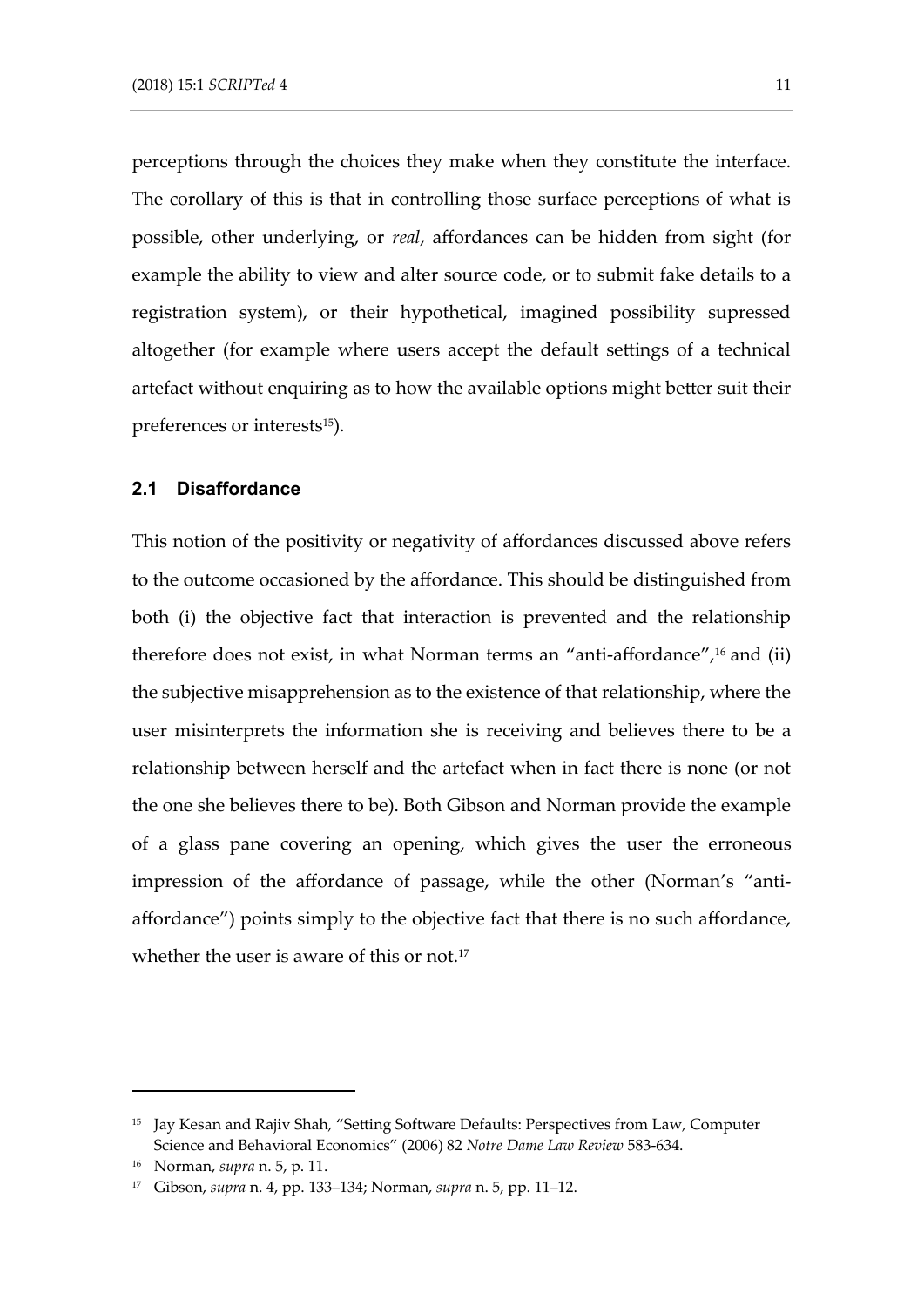Interaction designer Dan Lockton draws on Lawrence Lessig's discussion of "architectures of control" 18 to take the notion of anti-affordances further, adding the element of intention that is absent in Norman's discussion. Lockton defines "architectures of control" as

features, structures or methods of operation designed into any planned system with which a user interacts, which are intended to enforce or restrict certain user behaviour.<sup>19</sup>

Lockton discusses disaffordance in the context of DRM, including the Sony BMG scandal of the mid-2000s, which of course animated a great deal of legallyrelevant scholarship.<sup>20</sup> This topic will be returned to below in part [5.2.](#page-32-0)

Re-iterating the original definition, Gibson's negative affordance is concerned with the 'ill' that is offered, provided, or furnished by the artefact. Norman's anti-affordance is concerned with the *bare fact* of the absence of a particular offering, provision, or furnishing by the artefact. Lockton, however, is interested less in the *ex post* outcome of the affordance's operation *per se*, focusing instead on the *ex ante* intent behind the design. 'Positive' and 'negative' in this sense are not a Gibsonian judgement of the quality of the outcome, but rather an assessment of the behaviour(s) that the affordance enables or restricts. It is 'positivity' in the juristic sense of referring to an extant rule: what is *ex ante*  permitted versus what is not. For Lockton, this sense of 'negative' is thus about

<sup>18</sup> Lawrence Lessig, *Code: Version 2.0* (New York: Basic Books, 2006), ch. 4.

<sup>19</sup> Dan Lockton, "Architectures of Control in Product Design" [2006] *Engineering Designer: The Journal of the Institution of Engineering Designers* 28-31.

<sup>&</sup>lt;sup>20</sup> See for example Deirdre Mulligan and Aaron Perzanowski, "The Magnificence of the Disaster: Reconstructing the Sony BMG Rootkit Incident" (2007) 22 *Berkeley Technology Law Journal* 1157-1232; J. Alex Halderman and Edward Felten, "Lessons from the Sony CD DRM Episode" [2006] *15th USENIX Security Symposium* 77-92.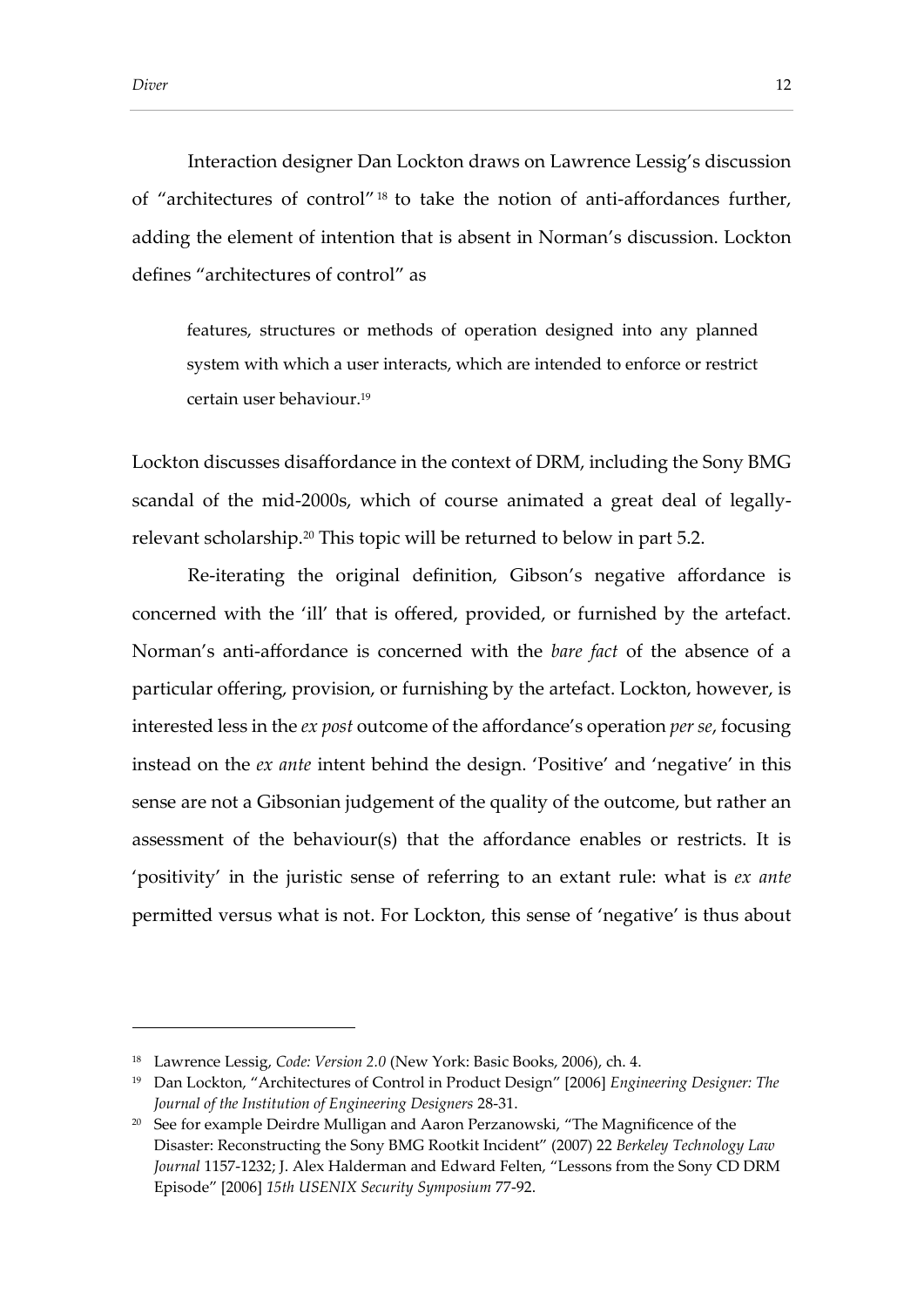the *engineering of obedience*.<sup>21</sup> He suggests the term 'disaffordance' to describe these constraints, which he defines as "either products with functionality deliberately removed… or with the functionality deliberately hidden or obscured to reduce users' ability to use the product in certain ways, or a combination of the two." 22 Thus, disaffordances are intentional and strategic, as opposed to inadvertent or the result of incompetent design. There is therefore a value judgement attached to them in a way which Gibson explicitly, and Norman implicitly, avoid. Although the term 'disaffordance' has gained only modest traction, it is instructive in encapsulating the idea of how an artefact can conceal, discourage, or forbid the possibility of certain behaviours as a result of design decisions.<sup>23</sup>

The idea of there being a spectrum of behavioural possibilities or limitations fits with recent work on affordance theory done by sociologists Jenny Davis and James Chouinard. Their framework of six "affordance mechanisms" aims to cut through a definitional confusion in the literature, $24$  resulting perhaps from the abstractness of the original theory and its tendency to promote binary

<sup>&</sup>lt;sup>21</sup> Dan Lockton, "Disaffordances and Engineering Obedience" (2006), available at http://architectures.danlockton.co.uk/2006/10/22/disaffordances-and-engineering-obedience/ (accessed 3 February 2018).

<sup>22</sup> *Ibid.*

<sup>&</sup>lt;sup>23</sup> See *ibid*. D.E. Wittkower makes a similar point, written from the perspective of avoiding unethical discrimination in design. See D.E. Wittkower, "Principles of Anti-Discriminatory Design", *2016 IEEE International Symposium on Ethics in Engineering, Science and Technology (ETHICS)* (IEEE, 2016), p. 2. For a discussion of disaffordances in the robotics context, see Mohan Sridharan and Ben Meadows, "Towards an Architecture for Discovering Domain Dynamics: Affordances, Causal Laws, and Executability Conditions", *International Workshop on Planning and Robotics (PlanRob) at the International Conference on Automated Planning and Scheduling (ICAPS)* (Pittsburgh: Association for the Advancement of Artificial Intelligence, 2017). James Gee discusses disaffordance in the context of video game worlds, noting how they are designed explicitly with particular mixes of affordance and disaffordance in mind, vis-à-vis the player's avatar. See James Gee, "Pleasure, Learning, Video Games, and Life: The Projective Stance" (2005) 2 *E-Learning and Digital Media* 211-223, p. 212.

<sup>&</sup>lt;sup>24</sup> Jenny Davis and James Chouinard, "Theorizing Affordances: From Request to Refuse" (2016) 36(4) *Bulletin of Science, Technology & Society* 241-248.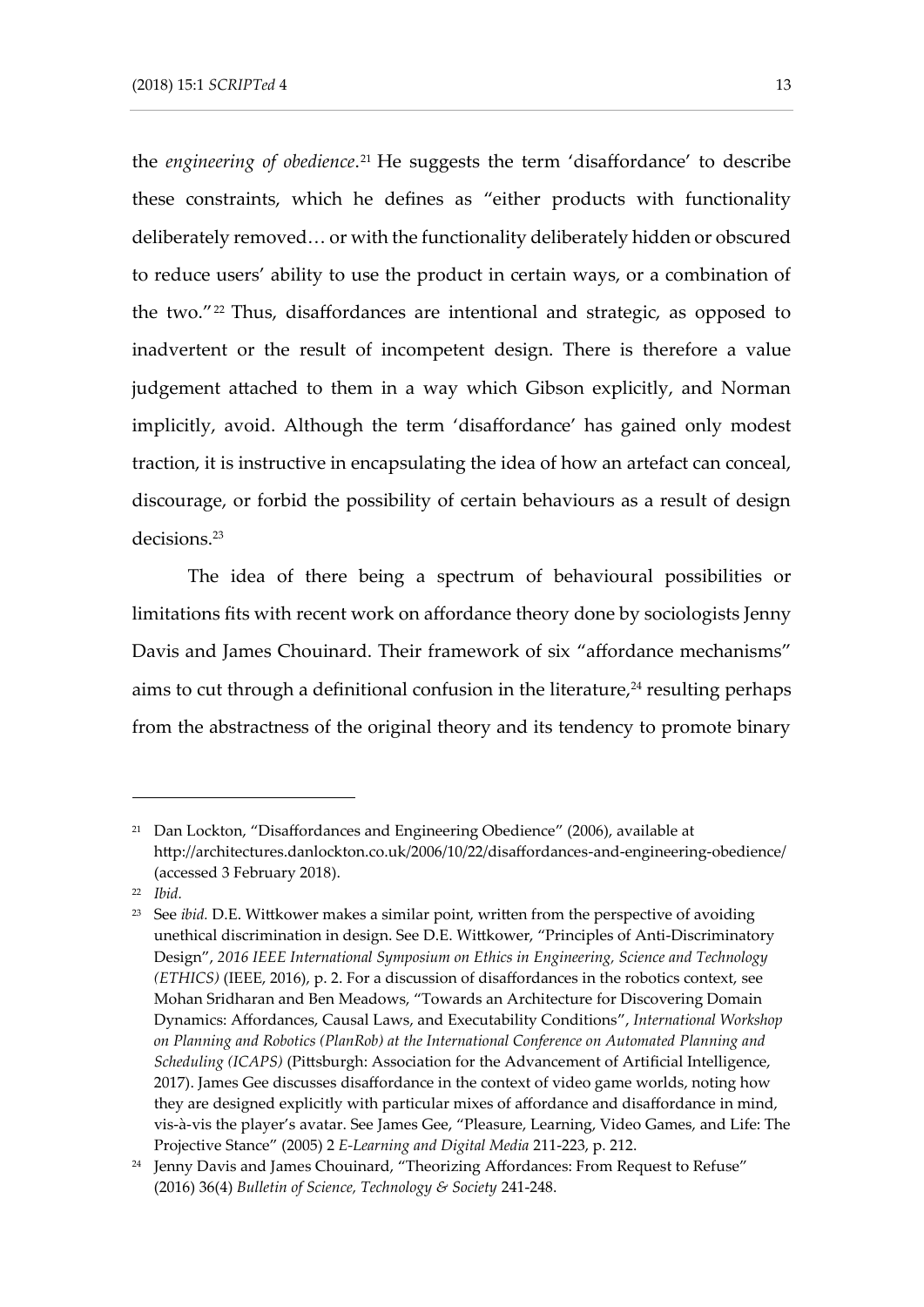thinking which may have enabled subsequent scholarship to add unhelpful texture to the concept. Although Davis and Chouinard concede that this confusion has led to suggestions that the concept has lost any intellectual value it might have had,<sup>25</sup> I share their optimism that it might still assist us in analysing artefacts and their material relationality.<sup>26</sup> This is perhaps especially true in the legal sphere, where its application is almost entirely novel and where there might therefore be useful insights to be gained. <sup>27</sup> Indeed, the contribution of those authors seems a particularly apt mechanism for applying the theory anew, since it cuts through the definitional uncertainty in the literature to provide what they suggest is a "nuanced and dynamic model" that can facilitate "complex analyses of subject-artifact relationships".<sup>28</sup>

The framework Davis and Chouinard develop posits that affordance exists on a spectrum, where any given example is not a singular binary fact but rather operates by degree. They give the example of a set of stairs which can afford easy or difficult climbing depending on the angle of their construction. This is in opposition to the 'classic' concept of affordance, which would have it

<sup>25</sup> See, for example, Martin Oliver, "The Problem with Affordance" (2005) 2 *E-Learning and Digital Media* 402-413.

<sup>26</sup> Davis and Chouinard, *supra* n. 24, p. 241.

 $27$  Hildebrandt notes that Ryan Calo is "one of the very few lawyers who has written about law in terms of affordances". See Mireille Hildebrandt, "Law As an Affordance: The Devil Is in the Vanishing Point(s)" (2017) 4(1) *Critical Analysis of Law* 116-128, p. 121. Calo in turn cites Hildebrandt's work (referenced here *et passim*) and Julie Cohen's book *Configuring the Networked Self: Law, Code, and the Play of Everyday Practice* (New Haven, Conn.: Yale University Press, 2012) as two lone examples of the use of affordance theory in a legal context where there is otherwise "next to no mention of Gibson". See his "Can Americans Resist Surveillance?" (2016) 83 *The University of Chicago Law Review* 23-43, p. 29. Indeed, a search conducted at the time of writing uncovered almost nothing in the legal literature beyond that published by the above scholars. One notable exception is Ronald Leenes, "Framing Techno-Regulation: An Exploration of State and Non-State Regulation by Technology" (2011) 5 *Legisprudence* 143-169.

<sup>28</sup> Davis and Chouinard, *supra* n. 24, p. 241.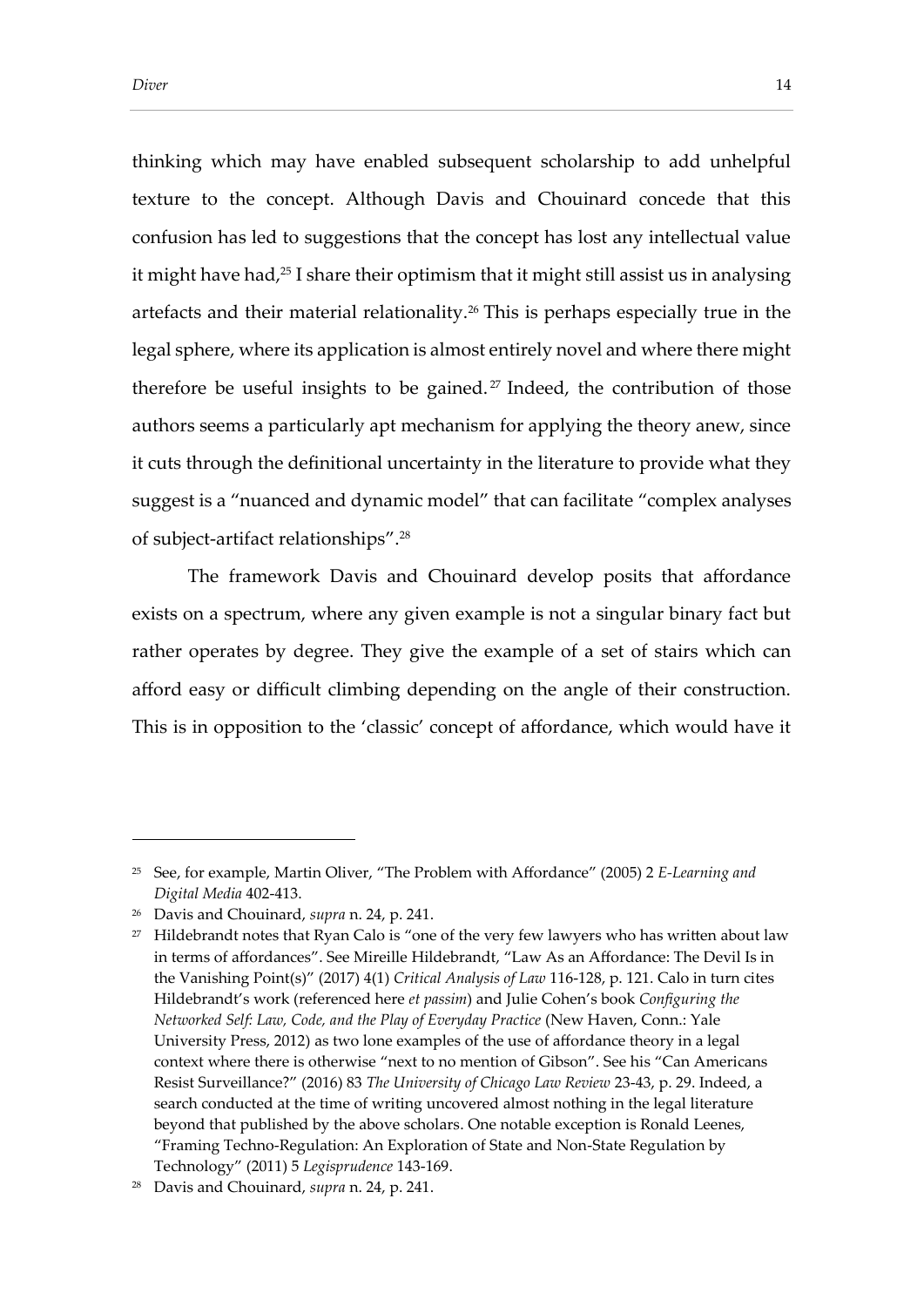that the stairs either simply do or do not afford climbing for a particular user.<sup>29</sup> Davis and Chouinard suggest that affordances can be characterised as one of six mechanisms: request, demand, allow, encourage, discourage, and refuse. One can see how these mechanisms enforce the idea of relationships, which Norman noted caused such difficulty. Adding one of these modifiers adds useful depth to the bare concept of affordance, enabling a more intuitive understanding of a given user-artefact relationship. Returning the example of stairs mentioned above, they *allow* the able-bodied to climb, *discourage* careless climbing (if they are particularly steep), and *refuse* climbing to those who are wheelchair-bound. Here we get an immediate sense of three normative affordance relationships that exist between the artefact and three hypothetical classes of user.

Considered through these affordance mechanisms, it becomes easier to discern the particular makeup of a given artefact's set of affordance relationships. One can appreciate more easily the affordances and disaffordances of a particular artefact vis-à-vis a particular user, when one asks the questions in turn: "what does it allow?", "what is it encouraging?", etcetera. When taken together, the bundle of affordance relationships so identified, we can begin to answer a broader question: how does the technological artefact mediate reality for its user? This is the question that the field of postphenomenology is fundamentally concerned with. Both Hildebrandt and fellow technology law scholar Julie Cohen consider postphenomenology in their analyses. The former is concerned mainly with the role of "technological normativity" in the evolutionary embodiment of law,<sup>30</sup> and the latter with the situatedness of users vis-à-vis their understanding of the networked environments they inhabit.<sup>31</sup> Here I adopt a 'compliance by

<sup>29</sup> Davis and Chouinard characterise this as a "false binary". See *ibid.*, p. 242.

<sup>&</sup>lt;sup>30</sup> Mireille Hildebrandt, "Legal and Technological Normativity: More (and Less) than Twin Sisters" (2008) 12 *Techné: Research in Philosophy and Technology* 169-183, p. 177 *et seq*.

<sup>31</sup> Cohen, *Configuring the Networked Self*, *supra* n. 27, pp. 48–49.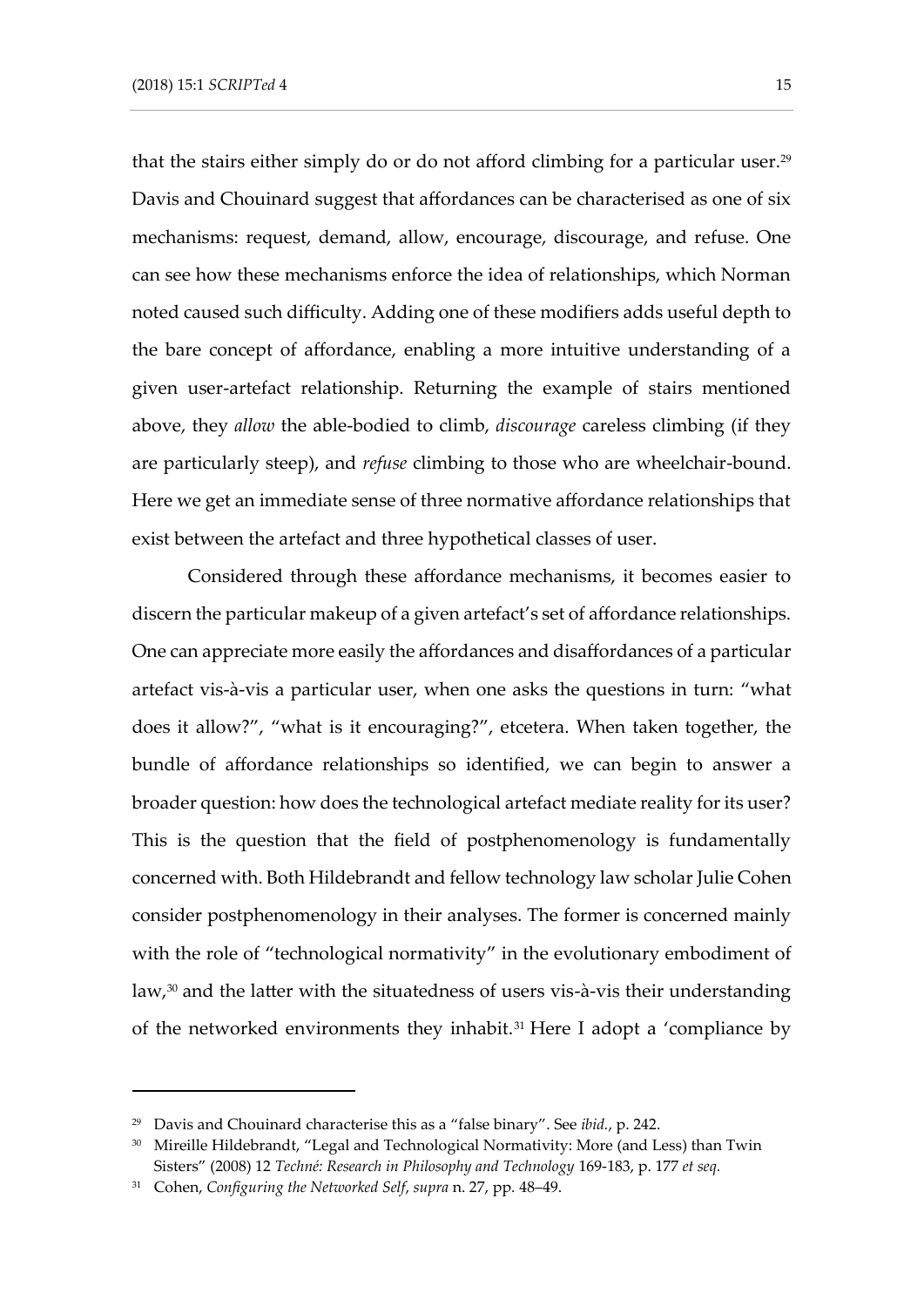design' perspective, from which I will cast the law-system<sup>32</sup> as the 'user', and the substantive law as the 'reality' which that user wishes to access and oversee. The over-arching question then becomes: how does the technological artefact mediate the substantive law from the perspective of the law-system? Before moving to that discussion, I set out the salient elements of the postphenomenological view of technological mediation.

# **3 Technological mediation**

Postphenomenology is an area of science and technology studies (STS) which explores the relationships between individuals and artefacts, with an emphasis on the materiality of artefacts *per se* and not just as elements that are subsumed in a broader, non-technological (social) assemblage. <sup>33</sup> Peter-Paul Verbeek directs his enquiry at "the role played by specific technologies in specific contexts",<sup>34</sup> asking what the effects are of their materiality. Drawing on Martin Heidegger, Don Ihde, Bruno Latour, and Albert Borgmann, Verbeek's work deepens our understanding of the normative role of technologies as mediators of the relationships between humans and reality, rather than as either wholly neutral or wholly deterministic. Those relationships are split into those of perception (what the user *thinks* she can do with the artefact) and those of action (what she can *actually* do with it). Technological mediation is the ongoing construction and manipulation of these two relationships by and through artefacts, the result of

<sup>&</sup>lt;sup>32</sup> I borrow this term from Aernout Schmidt, "Radbruch in Cyberspace: About Law-System Quality and ICT Innovation" (2009) 3 *Masaryk University Journal of Law and Technology* 195- 218, because it evokes not a monolithic 'law' but rather a complex made up of discrete parts, evolving in relation to one another. From a compliance perspective such a holistic view is of course a normative, if aspirational, goal.

<sup>33</sup> Peter-Paul Verbeek, *What Things Do: Philosophical Reflections on Technology, Agency, and Design* (Pennsylvania: Penn State Press, 2005), p. 68. For a definition of postphenomenology, see ch. 3 of the same volume.

<sup>34</sup> *Ibid*., p. 7.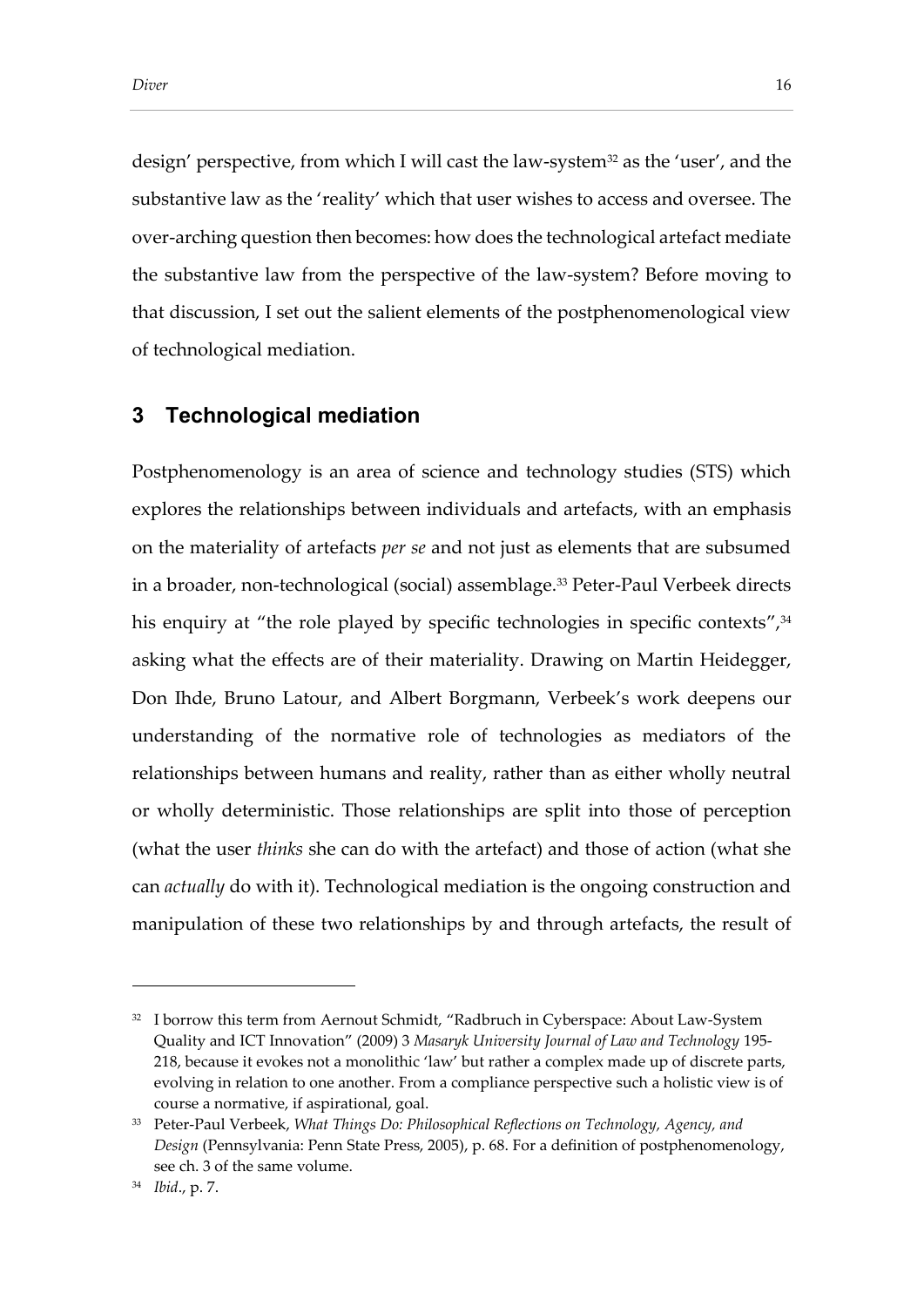which is, as postphenomenological thought has it, the co-constitution of reality. The user and the artefact, in bringing together their particular characteristics, constitute a new reality through their relationship. One can see the parallels with the theory of affordances; indeed, affordances are the individual building blocks that, taken in aggregate, make up the totality of technological mediation between a particular artefact and a particular user.<sup>35</sup> We can conceptualise the relationship as in Figure 1 below, where the user's experience of reality is an output of the mediating function TM().



mediation relationship

Figure 1. Artefact  $\leftrightarrow$  User relationship of technological mediation

### **3.1 Transformations**

-

The user's experience of reality is transformed by these mediating relationships. The technological mediation of *perception* amplifies or reduces what can be comprehended of reality, while the technological mediation of *action* invites or inhibits behaviour. In both cases these mediations constitute transformations of reality as it is understood by the user, demonstrating what Verbeek calls "an important aspect of the non-neutrality of technology".<sup>36</sup>

<sup>35</sup> Asle Kiran and Peter-Paul Verbeek, "Trusting Our Selves to Technology" (2010) 23 *Knowledge, Technology & Policy* 409-427.

<sup>36</sup> Verbeek, *supra* n. 33, p. 131. Regarding terminology, Verbeek speaks of perception being 'transformed', while Latour talks of action being 'translated' – see Bruno Latour, "Where Are the Missing Masses? The Sociology of a Few Mundane Artifacts" in Wiebe Bijker and John Law (eds.), *Shaping Technology/Building Society: Studies in Sociotechnical Change* (Cambridge, Mass.: MIT Press, 1992), p. 174 and *et passim*. For an influential discussion of translation in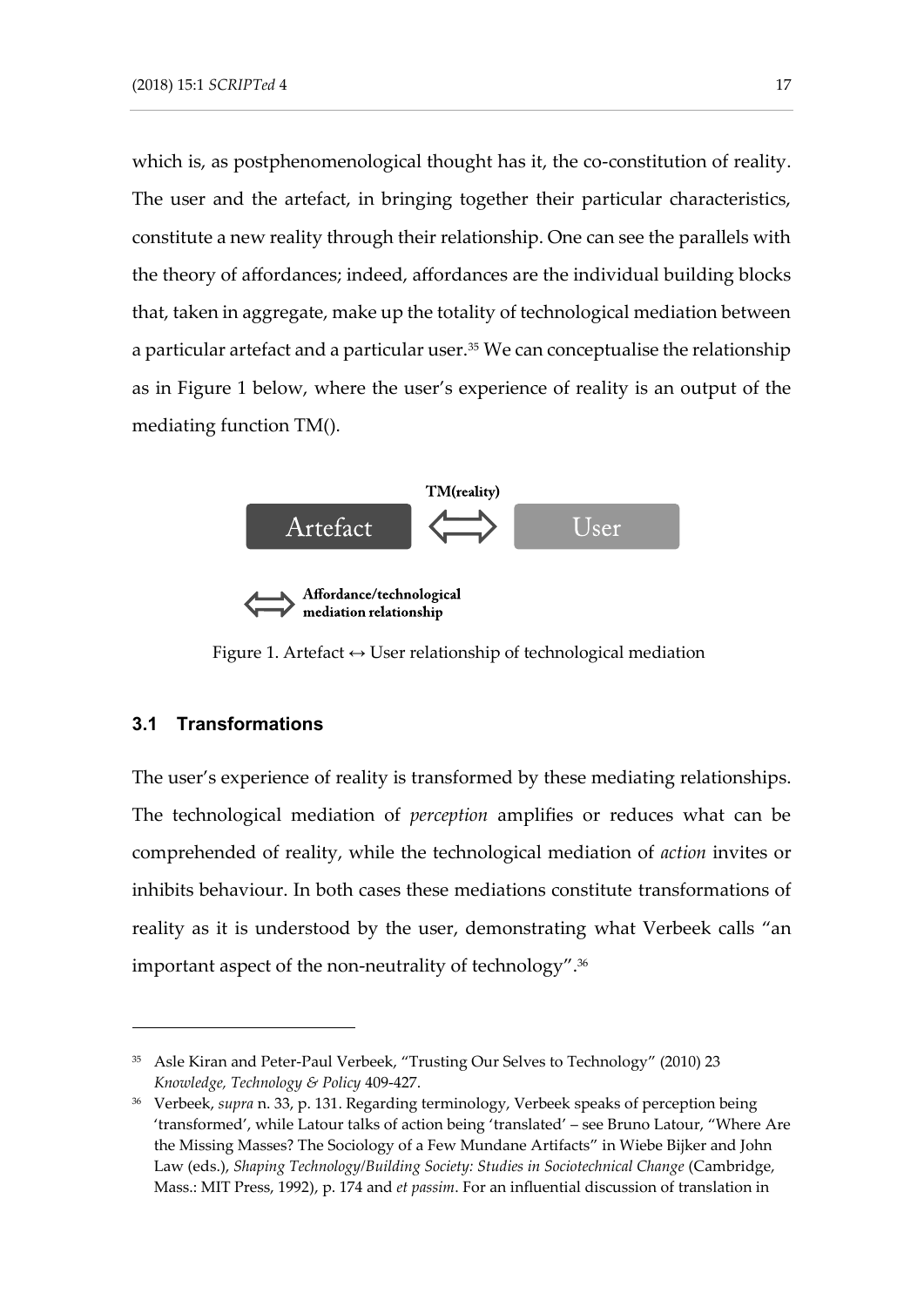Some examples serve to illustrate the concept. First, Ihde contrasts the technological mediation of a fountain pen and of a word processor.<sup>37</sup> The former imposes a slower style that inclines the writer towards taking time and considering her sentences before putting pen to paper, while the latter permits something closer to the speed of the spoken word, with additional facilities that allow for the composition to be edited, moved around, and refactored efficiently and easily. Neither the pen nor the word processor *determine* the mode of writing – both enable writing that is anywhere between slow and considered, and fast and careless – but their respective intentionalities "*promote* or *evoke* a distinct way of writing." <sup>38</sup> Towards the more overtly political end of the mediation spectrum, Verbeek provides an evocative example, describing how the mayor of the Romanian city of Cluj sought to have the rakes of municipal employees shortened so that they could no longer lean against them, thus discouraging "laziness". In Verbeek's description of the situation, "[t]he rake *mediates* the relation between the workers and the public gardens; it is not merely a means but plays an active role in the way this relation takes shape." <sup>39</sup> Langdon Winner's discussion of Robert Moses' bridges on Long Island suggests a similar politicisation of artefacts – in that case, the bridges were reportedly designed intentionally to be too low for public transport to pass beneath them, thus

Actor Network Theory, see Michel Callon, "Some Elements of a Sociology of Translation: Domestication of the Scallops and the Fishermen of St Brieuc Bay" (1984) 32 *The Sociological Review* 196-233. For my purposes, the difference in terminology is not materially relevant, hence the use of 'transformations'.

<sup>37</sup> Don Ihde, *Technology and the Lifeworld: From Garden to Earth* (Bloomington, In.: Indiana University Press, 1990), p. 141 *et seq*.

<sup>38</sup> Verbeek, *supra* n. 33, pp. 114–115 (emphasis supplied). There is an interesting contrast here with Ost's "word processor" model of law-making, whereby the copy/paste paradigm of electronic text has accelerated the proliferation of norms. For an English discussion see Florian Martin-Bariteau, "The Matrix of Law: From Paper, to Word Processing, to Wiki" (2014) 19 *Lex Electronica* 1-23.

<sup>39</sup> Verbeek, *supra* n. 33, p. 115 (emphasis supplied).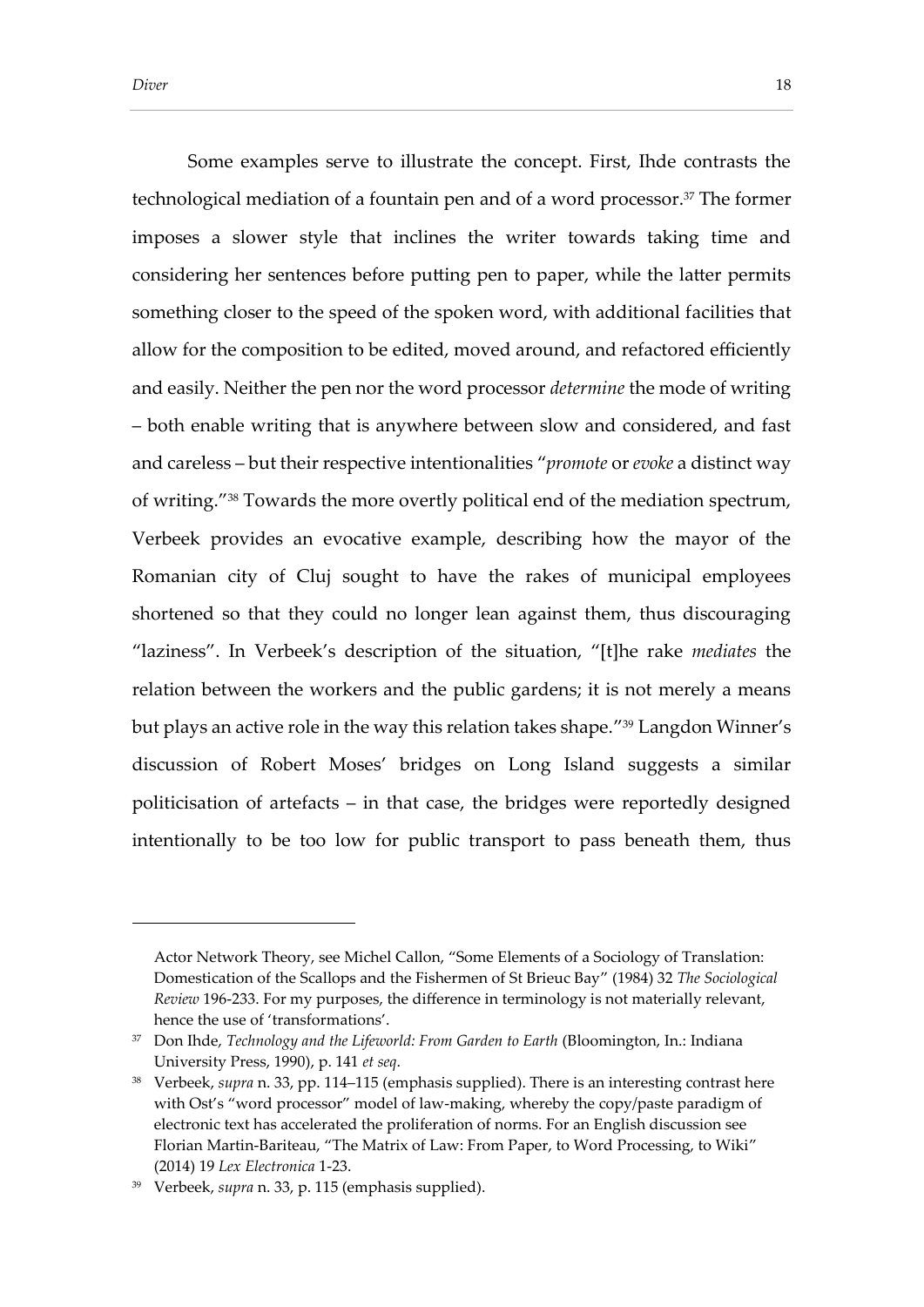preventing those reliant on public transport (which at the time meant to a disproportionate degree racial minorities and those in poverty) from accessing the public beaches which the roads that ran under the bridges led to. <sup>40</sup> The connection with disaffordance ("architectures of control" and the "engineering of obedience") is clear. This politicisation demonstrates how design can be infused with moral purpose, what Ihde terms *technological intentionality*, discussed next.

#### **3.2 Technological intentionality**

According to postphenomenology, technological intentionality has two senses. The first is the 'intention' (program of action, in Latour's language) inscribed into the artefact by its designer: Moses' bridges *intend* to prevent access by public transport vehicles and their passengers to public beaches; the shortened rake handles *intend* to prevent relaxed leaning; word processors *intend* the efficient and fast (re-)composition of texts. This first sense refers to "a certain directionality, inclination or trajectory that shapes the ways in which [artefacts] are used." 41

The second, hermeneutic, sense is more holistic. It points to how the human-world relationship is mediated by the artefact, and is concerned with the idea that humans and their worlds are co-constitutive. The individual's sense of her own agency, and of the possibilities in the world which that agency can interact with, are mediated by the artefact, thus blurring the line between

<sup>40</sup> Langdon Winner, "Do Artifacts Have Politics?" [1980] *Daedalus* 121-136. Although Winner's account of the Long Island bridges has been challenged, his example nevertheless effectively demonstrates the concept.

<sup>41</sup> Verbeek, *supra* n. 33, p. 114.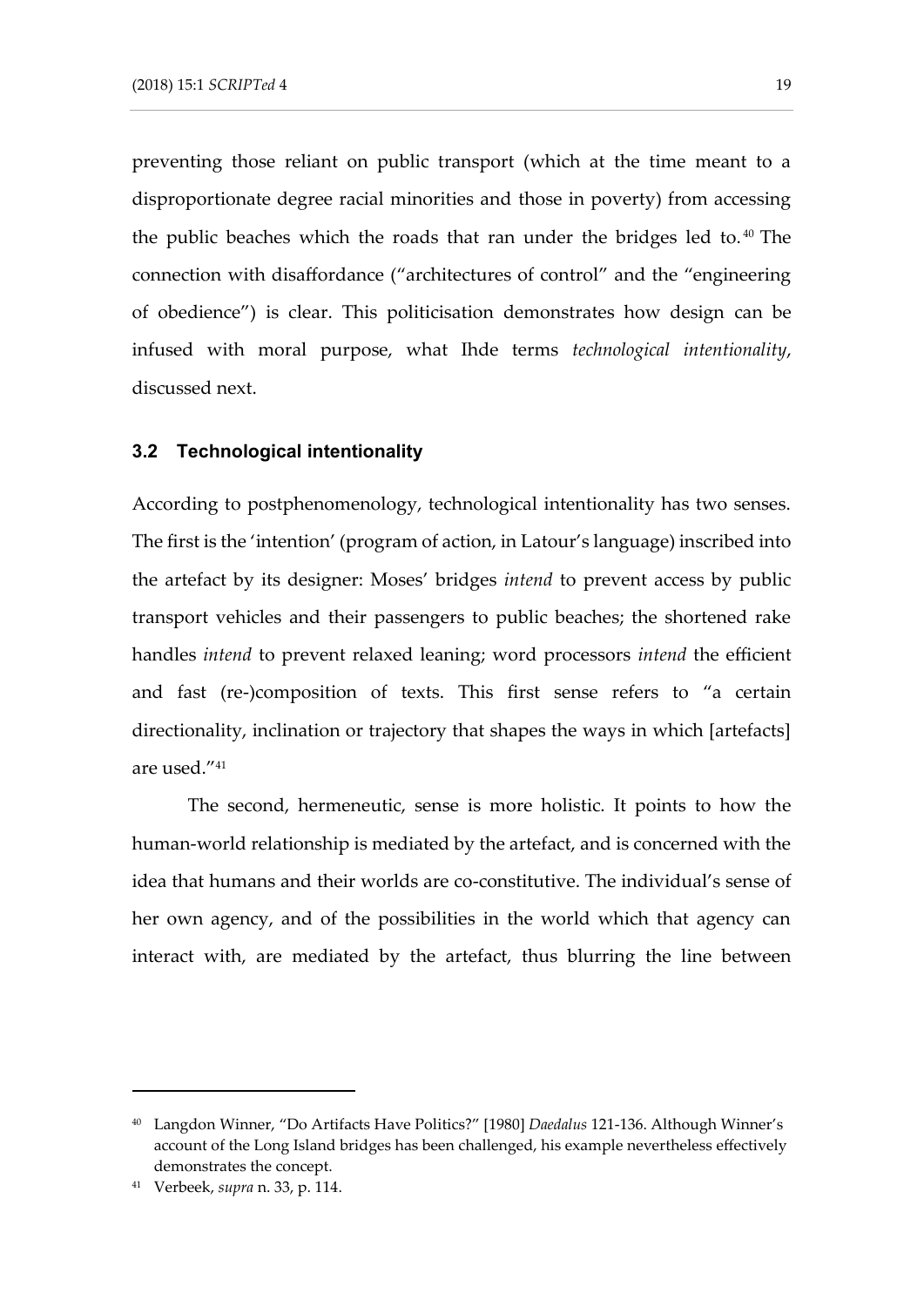*Diver* 20

subjectivity and objectivity. <sup>42</sup> When she sets out to achieve something, her perception of what she can do and what the world permits are mediated by the artefact, and thus so too are her understanding of her self and her world coconstituted through the lens of that mediation. <sup>43</sup> 'The world' here is not an external truth; rather it is constituted by the particular individual who lives in it, as she is by it. The operation is mutual and bi-directional – she makes her world and her world makes her, and that 'making' is nudged this way or that by the technological mediation of artefacts. As Verbeek puts it, "[w]hat humans are and what their world is receive their form by artifactual mediation… [h]umans and the world they experience are the *products* of technological mediation, and not just the poles between which the mediation plays itself out." 44 We can gain a better understanding of the structure and effects of an artefact by considering it from a relational, rather than merely a functional, perspective. Affordance and mediation provide tools to help achieve this.<sup>45</sup>

# **3.3 Affordance and mediation**

One can appreciate how the concept of technological mediation relates to affordance. <sup>46</sup> Both real and perceived affordances are evidence of the second

<sup>&</sup>lt;sup>42</sup> Shedding the 'modern' dichotomy of subject/object is a prime goal of postphenomenology and of Actor Network Theory. See *ibid.*, p. 161 *et seq*. See also Faraj and Azad, *supra* n. 12, pp. 237–238. Again, parallels with affordance theory arise: Gibson explains that "an affordance is neither an objective property nor a subjective property; or it is both if you like". See Gibson, *supra* n. 4, p. 121.

<sup>43</sup> Verbeek, *supra* n. 33, p. 116. This echoes Julie Cohen's suggestion that "as we struggle to shape our technologies and configure our artifacts, they also and quite literally configure us". See Cohen, *Configuring the Networked Self*, *supra* n. 27, p. 27.

<sup>44</sup> Verbeek, *supra* n. 33, p. 130.

<sup>&</sup>lt;sup>45</sup> Maier and Fadel discuss the deficiencies of 'functional' theories of design, and how a 'relational', or affordance-based, theory, is more apt to explain the structure and effects of an artefact. See Jonathan Maier and Georges Fadel, "Affordance Based Design: A Relational Theory for Design" (2009) 20 *Research in Engineering Design* 13-27.

<sup>46</sup> See Kiran and Verbeek, *supra* n. 35.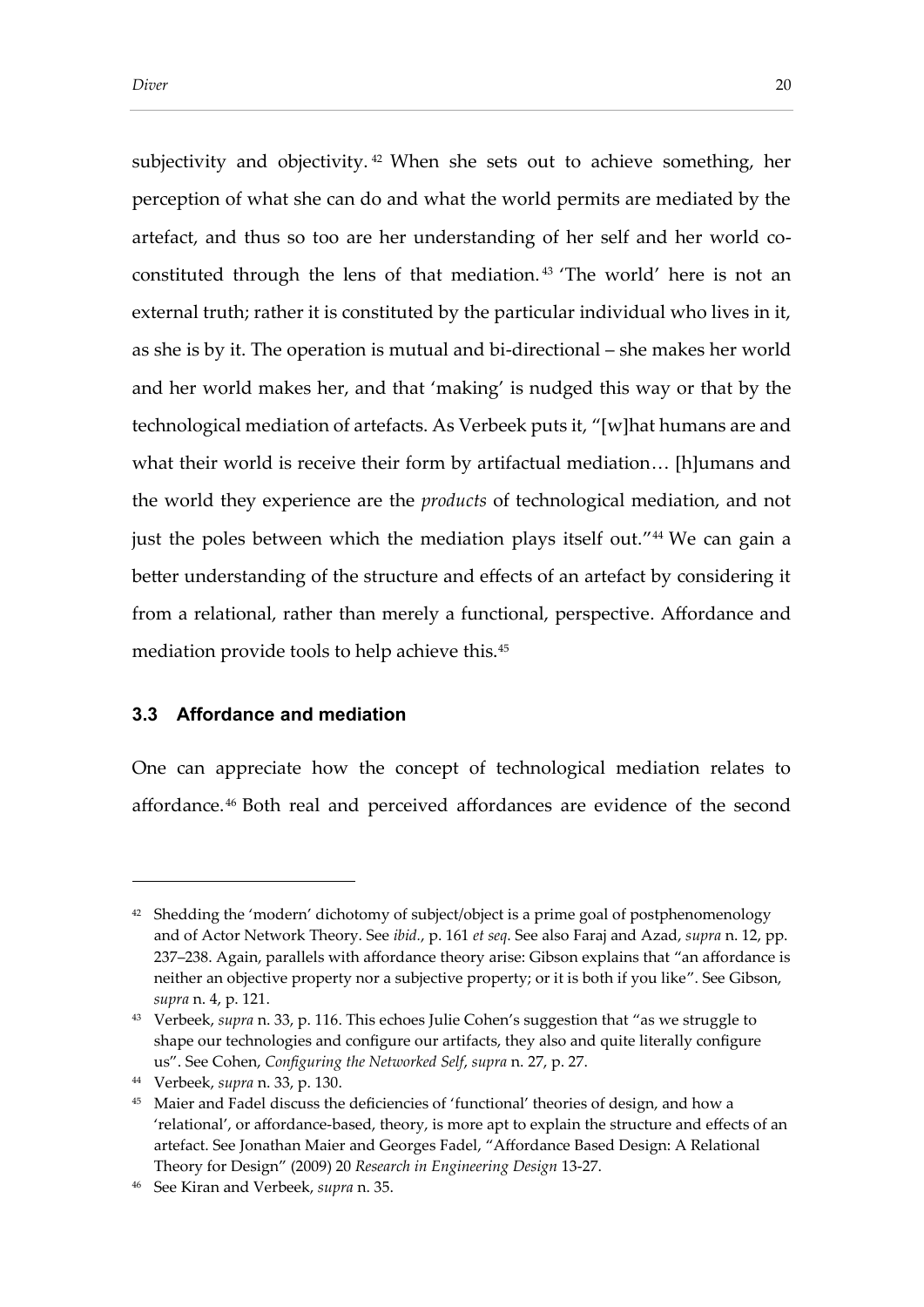(hermeneutic) form of technological intentionality, where the artefact mediates the individual's understanding of what she can do in the world as she perceives it. Real (dis)affordances are also, of course, the bread and butter of the first form of technological intentionality: to inscribe a particular course of action in the artefact it must afford that course of action for a particular user or class of users; similarly, to *pro*scribe a particular course of action, the designer must disafford it for a particular user or class of users, as with the Long Island bridges or the shortened rake handles. The existence of an affordance is an objective fact about the relationship between a particular artefact and individual in a particular context, which when taken in aggregate with any other (dis)affordance results in a particular normative assemblage of technological mediation. And, as discussed above, affordances are not fixed attributes of an artefact, rather they come about as relations between particular artefacts and particular individuals in particular contexts. The affordance is an extant fact while it persists, but affordances change and mutate constantly in response to the evolution of their various ingredients.

This connects closely with the second postphenomenological sense of intentionality which speaks to the co-constituting relation between the individual and the artefact.<sup>47</sup> Thus, affordances can be seen as the underlying building blocks of mediation; they are one way of thinking about and labelling the 'scripts' which, through their translating mechanism, come together in aggregate to make up the mediating power of the artefact in the co-constitutive relationship between the user and the world. Whereas affordances are neutral facts, when they come together in this way they gain normative significance when considered through the postphenomenological lens of technological mediation.

<sup>47</sup> *Ibid.*, p. 415 *et seq*.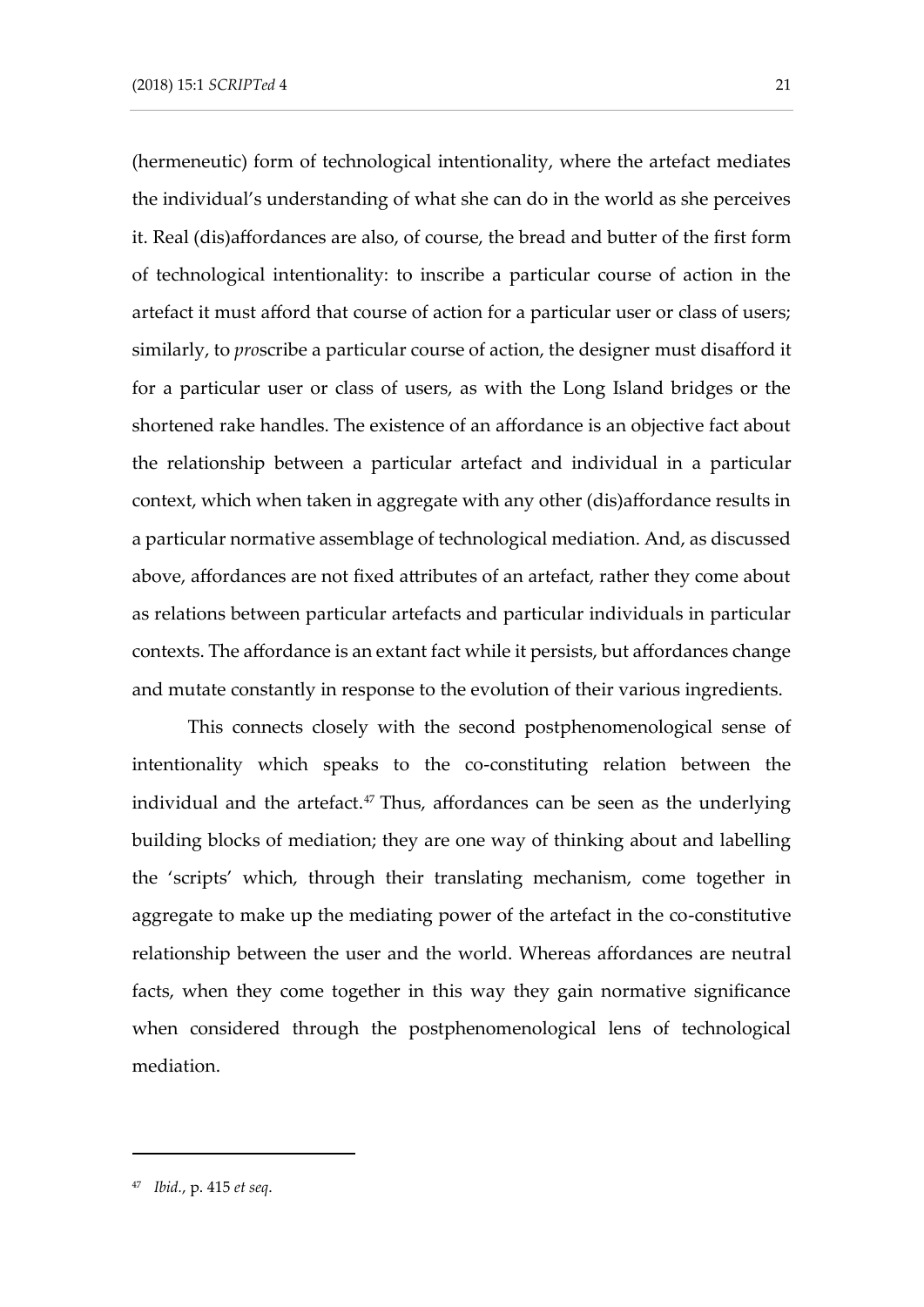# **4 Law and affordances**

Recent work bringing affordance and postphenomenological theory into the legal sphere represents a welcome development in technology law scholarship, demonstrating a greater willingness to interface with other disciplines in the pursuit of better understanding and normative outcomes. As Julie Cohen has stated, "one cannot explain how code regulates – and, critically, how it comes to regulate one way or another – without harnessing the insights of STS." 48

#### **4.1 Law as an affordance** *per se*

In a recent article on United States government surveillance, Ryan Calo seeks to cast law itself as an affordance, along with politics, technological architecture, and social norms. He pushes the concept directly into the legal sphere thus:

…the law itself represents a set of affordances. Individuals or groups can turn to the law for recourse or find themselves at risk because others have done so. Legal affordances have the same basic features that I have already described. You can realize or fail to realize that you have recourse at law. You can think that you have recourse at law but be wrong. And, of particular interest to this Essay, not every person has the same legal affordances, even when a violation of law has clearly occurred.<sup>49</sup>

In the same paper, he applies the theory to the market, architecture (the technological section), and norms. Those conversant in the literature on software regulation will immediately recognise the four Lessigian "regulatory modalities"

<sup>48</sup> Cohen, *Configuring the Networked Self*, *supra* n. 27, p. 27.

<sup>49</sup> Calo, "Can Americans Resist Surveillance?", *supra* n. 27, p. 29.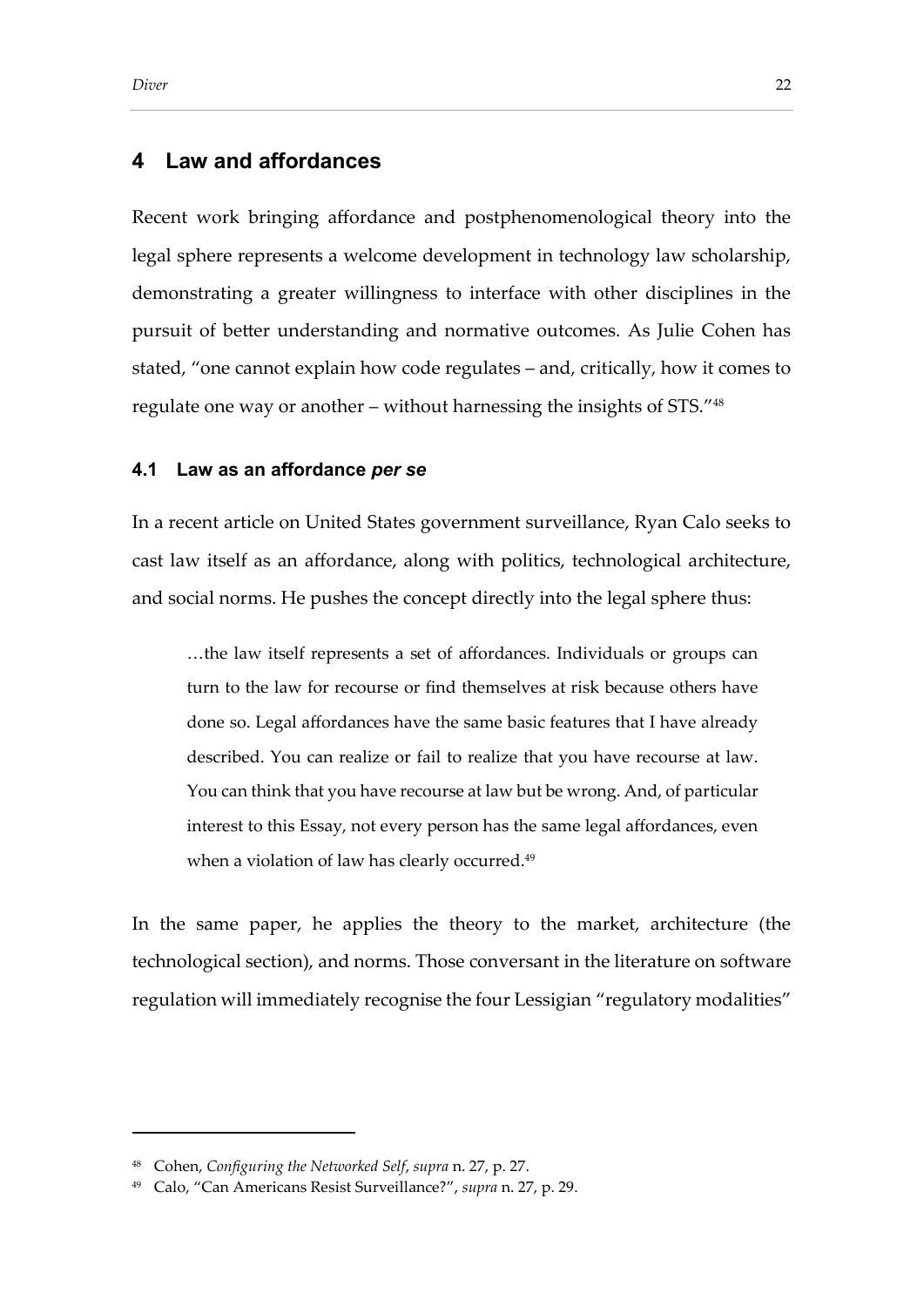in the way Calo groups his consideration of affordances.<sup>50</sup> It is not clear why he does so, especially since Calo himself agrees that the four modalities are limited, and that "obviously missing are many other means of action and expression, such as art, protest, civil disobedience, and education". <sup>51</sup> If we are to adopt STS perspectives in our consideration of how software regulates, as Cohen suggests we should, it is incumbent that we cast off the liberal lens of the New Chicago School, and instead adopt not just agnostic perspectives on sources of regulation but also ones which are sensitive to context and the situatedness of the actors involved.<sup>52</sup> This is the aim of theories of technology, including affordances, actor network theory (ANT), and postphenomenology, which seek to identify the actual material effects of artefacts in particular contexts, eschewing any overarching ideological viewpoint. 53

Although Calo is explicitly concerned with the law *per se* as an affordance, rather than with what technological artefacts afford it (as is the approach of this paper), it is nonetheless instructive to consider his analysis. Unfortunately, he runs almost immediately into a methodological obstacle. Discussing the courts, he suggests that "in theory, then, courts afford individuals and groups a number of ways to challenge surveillance." <sup>54</sup> To query properly what a court affords, at a level which means more than simply "provide", would require in-depth analysis across many fields of enquiry – not just the substance of the norms being litigated in that court, but also for example economic considerations (the socioeconomic

<sup>50</sup> Lawrence Lessig, 'The New Chicago School' (1998) 27 *The Journal of Legal Studies* 661-691. The four regulatory modalities are most famously set out in Lessig's *Code and Other Laws of Cyberspace* (New York, N.Y.: Basic Books, 1999) and its second edition *Code: Version 2.0* (New York, N.Y.: Basic Books, 2006), ch. 7.

<sup>51</sup> Calo, "Can Americans Resist Surveillance?", *supra* n. 27, pp. 30–31.

<sup>52</sup> Cohen, *Configuring the Networked Self*, *supra* n. 27, p. 12 *et seq*. See also Julie Cohen, "The Regulatory State in the Information Age" (2016) 17 *Theoretical Inquiries in Law* 369-414.

<sup>53</sup> Faraj and Azad take the affordance approach to technological materiality (*supra* n. 12).

<sup>54</sup> Calo, "Can Americans Resist Surveillance?", *supra* n. 27, p. 34.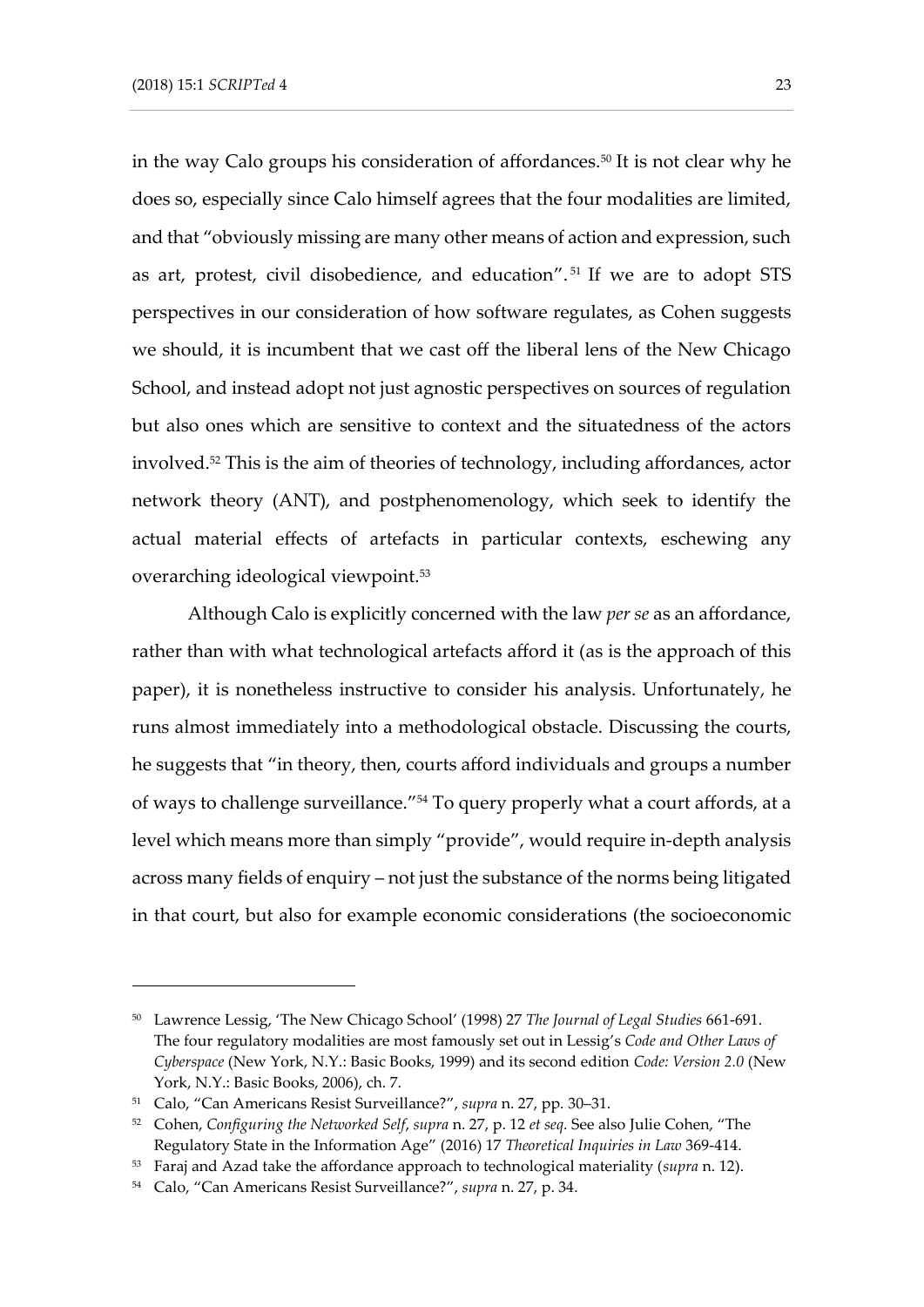status of the litigants and how this impacts on their ability to access justice), legal anthropology (how institutions and processes of governance affect court procedure and citizens' (dis)incentives to litigate), and architecture (the design of the court's buildings and technical infrastructure and how these affect the mental and physical state of the litigants and their lawyers, in turn affecting the ability of those concerned to present their cases in as effective a way as possible). Each of these is itself a potentially deep and rich enquiry, involving multiple overlapping and contingent affordances and mediations, each shifting according to the particular characteristics of the litigants in question. In short, the claim that "courts afford ways to challenge surveillance" seems both to oversimplify the deeply complex, situated, and contingent realities of such institutions, and to deprive the concept of affordance of substantive analytical content.<sup>55</sup>

Calo later suggests that "we all wind up with the affordances of the accused criminal, who is in certain respects our lowest common denominator." 56 This would seem to demonstrate some of the definitional confusion referred to by Davis and Chouinard, discussed above in part 2.1. Although Calo's ordinary meaning is clear, from the perspective of affordance theory it is not clear who is affording what to whom in this context. We have seen that affordances (and technological mediation more generally) are concerned principally with relationships. The affordance is a relationship between an artefact and an organism (a user). It may also exist between two people, or between two artefacts. In Calo's example, does the criminal accused afford every individual in the

<sup>55</sup> As Faraj and Azad suggest, "the affordance perspective is less about intuitive design and more about recognizing the unexpected, situated, and emergent actions that actors may want to engage in with their devices". This would seem to imply the need for a more nuanced treatment of the relationship between an artefact and a user than that which Calo adopts. See Faraj and Azad, *supra* n. 12, pp. 251–252.

<sup>56</sup> Calo, "Can Americans Resist Surveillance?", *supra* n. 27, pp. 35–36.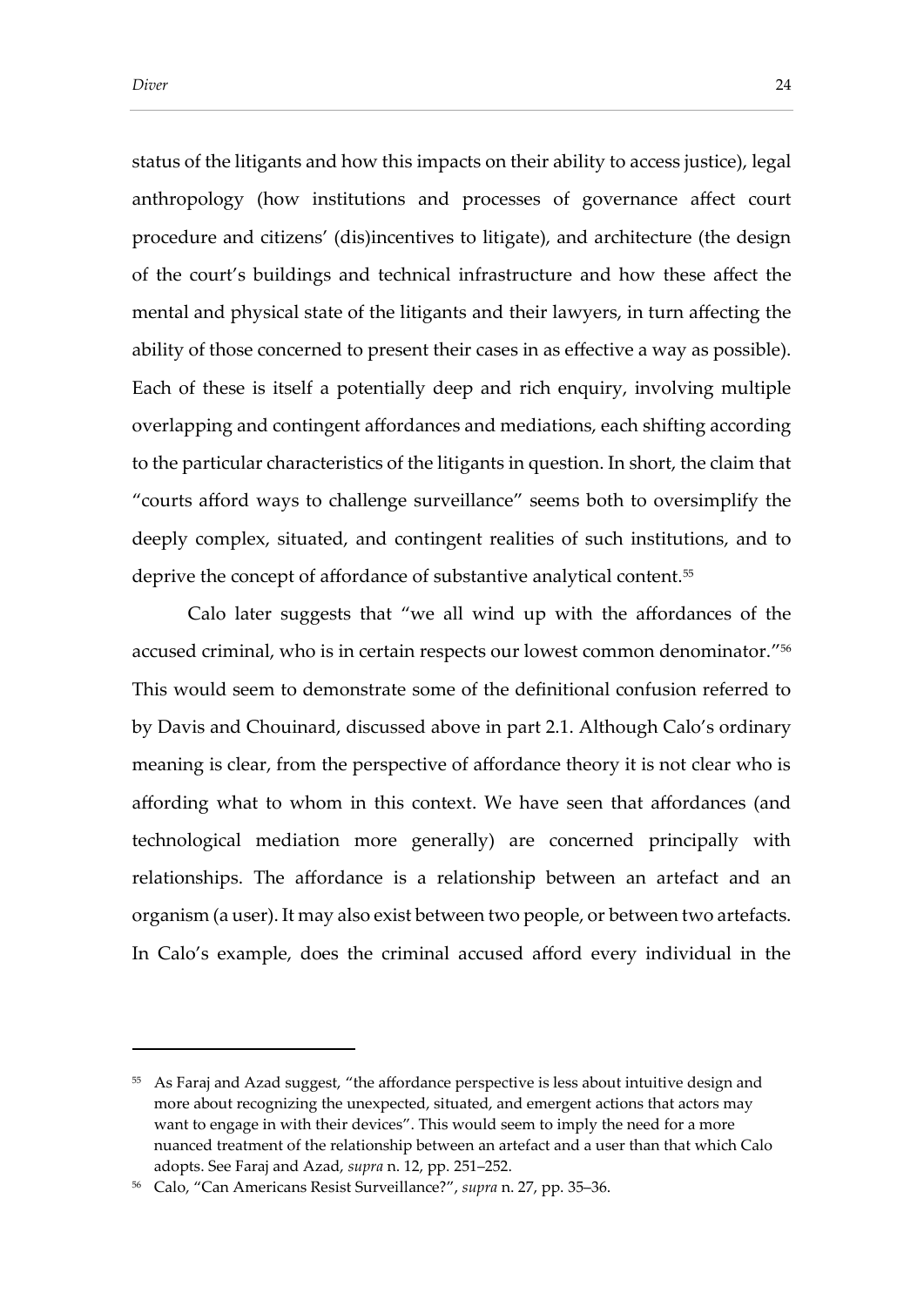greater population something, in a series of one-to-one relationships? Or is it the accused who is afforded something by the law, or perhaps by the social and/or material processes of the court? Or does his or her experience result in new affordance relationships arising between the institutions of law and individual members of the citizenry? At the very least, there is a lack of clarity here. At worst, adopting the concept at such an abstract level adds little of value to our analysis.

In another recent paper Calo returns to affordance theory in the context of privacy. Again, he invokes law *per se* as an affordance, but his analysis is unconvincing – he introduces this discussion with the claim, in relation to peopleas-affordances, that "many factors – social, physical, technical, cultural – mediate these affordances".<sup>57</sup> He then lists two examples, information and law. On the latter, which he claims is a "'hidden' affordance", he states the following: "the second is the role of *law*. A trespasser might think your house affords him shelter, a cannibal that your body affords him nutrition. Property and criminal law say otherwise." <sup>58</sup> This belies another confusion. Firstly, affordances are instances of mediation between users and artefacts; they are not themselves mediated (this was discussed above in part 3).<sup>59</sup> Secondly, can the *law* in this case (property or criminal, in his example) properly be said to be an affordance *per se*? Where does it fit into the relationship between the trespasser and the house, or between the cannibal and one's body? I would suggest that the house *as a matter of fact* affords shelter to the trespasser, and one's body *as a matter of fact* affords nutrition to the cannibal (or indeed any organism capable of extracting nutrition from human

<sup>57</sup> Ryan Calo, "Privacy, Vulnerability, and Affordance" (2017) 66 *DePaul Law Review* 591-604, p. 601.

<sup>58</sup> *Ibid.*, pp. 601–602 (emphasis supplied).

<sup>59</sup> See also Kiran and Verbeek, *supra* n. 35.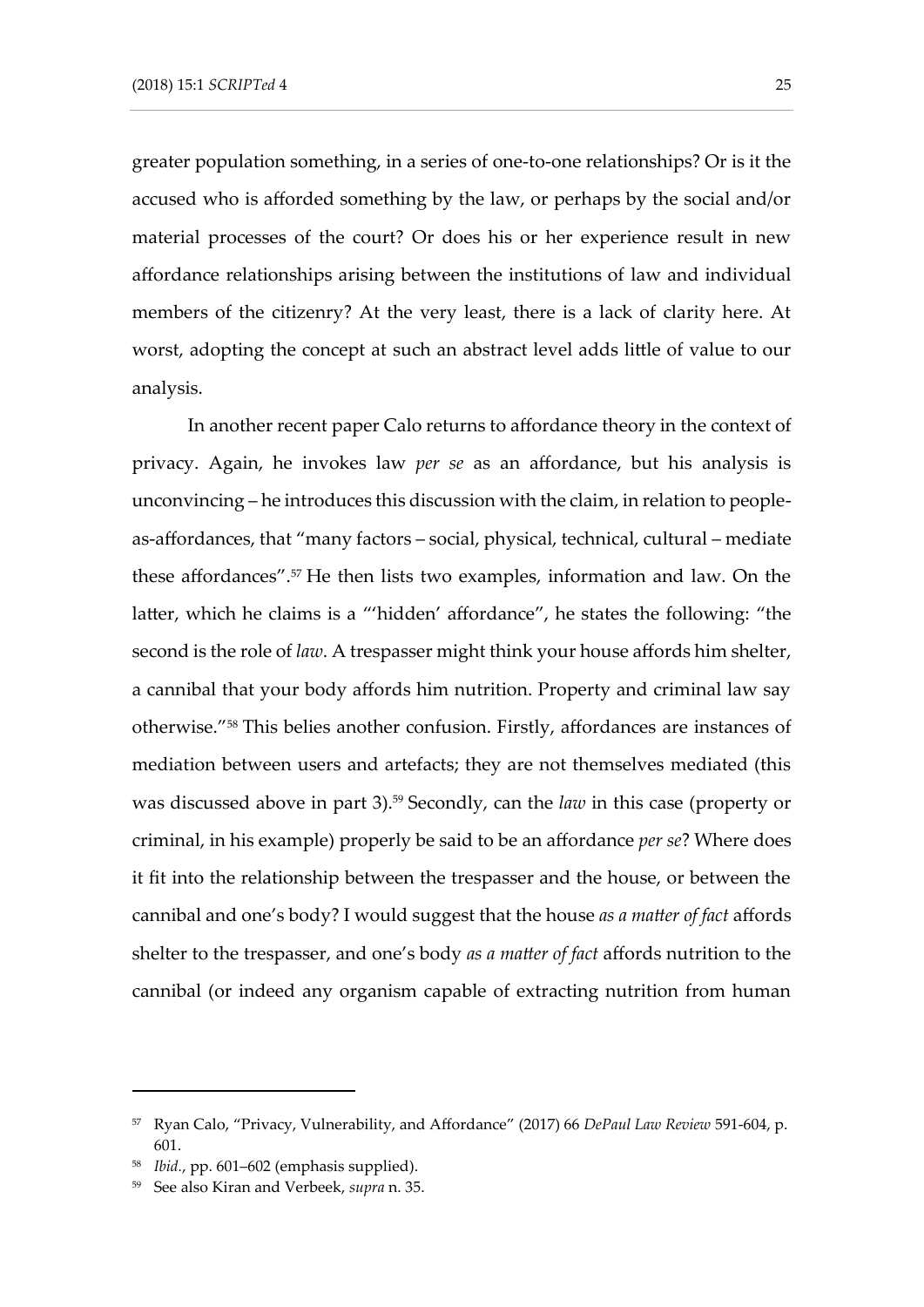flesh). $60$  That there are other considerations, including the law, is a secondary question; the law does not initially enter the frame, since the affordance relationship is properly between two parties. Rather, in the examples Calo provides there are in fact (at least) *two* affordance relationships, instead of just one. First, between the human agent (the trespasser or the cannibal) and the artefact (the house or one's body) there exists the affordance to which he refers (one of shelter or of nutrition). Second, between the artefact (again, the house or one's body) and the law (property or criminal) there is perhaps another affordance (in each case 'protection', in the sense that the law affords the artefact protection). Calo's analysis would appear to conflate these two relationships.<sup>61</sup>

Multiple and complex webs of technological (artefact-user) affordances are certainly possible (as discussed above, these are what in aggregate make up technological mediation), but when bundles of affordances are conflated in this way without some finer-grained analysis, it is unclear what value the theory adds. This is particularly true when the affordances are of a different species, as in Calo's examples (technological and legal). It is challenging to strike an appropriate balance between abstraction and particularity; go too far in the latter direction and we might end up with an atomistic view of reality which, while perhaps empirically accurate, provides us with little purchase for the heuristic normative prescriptions the law aims to promulgate. Too abstract, on the other hand, and the theory of affordance ends up doing very little work. This is perhaps

<sup>60</sup> This example brings to mind the English case of *R v Dudley and Stephens*, (1884) 14 QBD 273, and Lon Fuller's "The Case of the Speluncean Explorers" (1949) 62(4) *Harvard Law Review* 616-645, both of which concern murder and survival cannibalism. In both *Dudley and Stephens* and in Fuller's fictional story, the very fact the accused parties survived means they were *by definition* afforded nutrition by the bodies of their unfortunate victims, notwithstanding the legal controversies that ensued (which included, in both cases, their ultimate conviction for murder). The affordance of nutrition and the legal consequences were separate concerns.

 $61$  The proper separation of these two relationships is considered further below in part [5.2.](#page-32-0)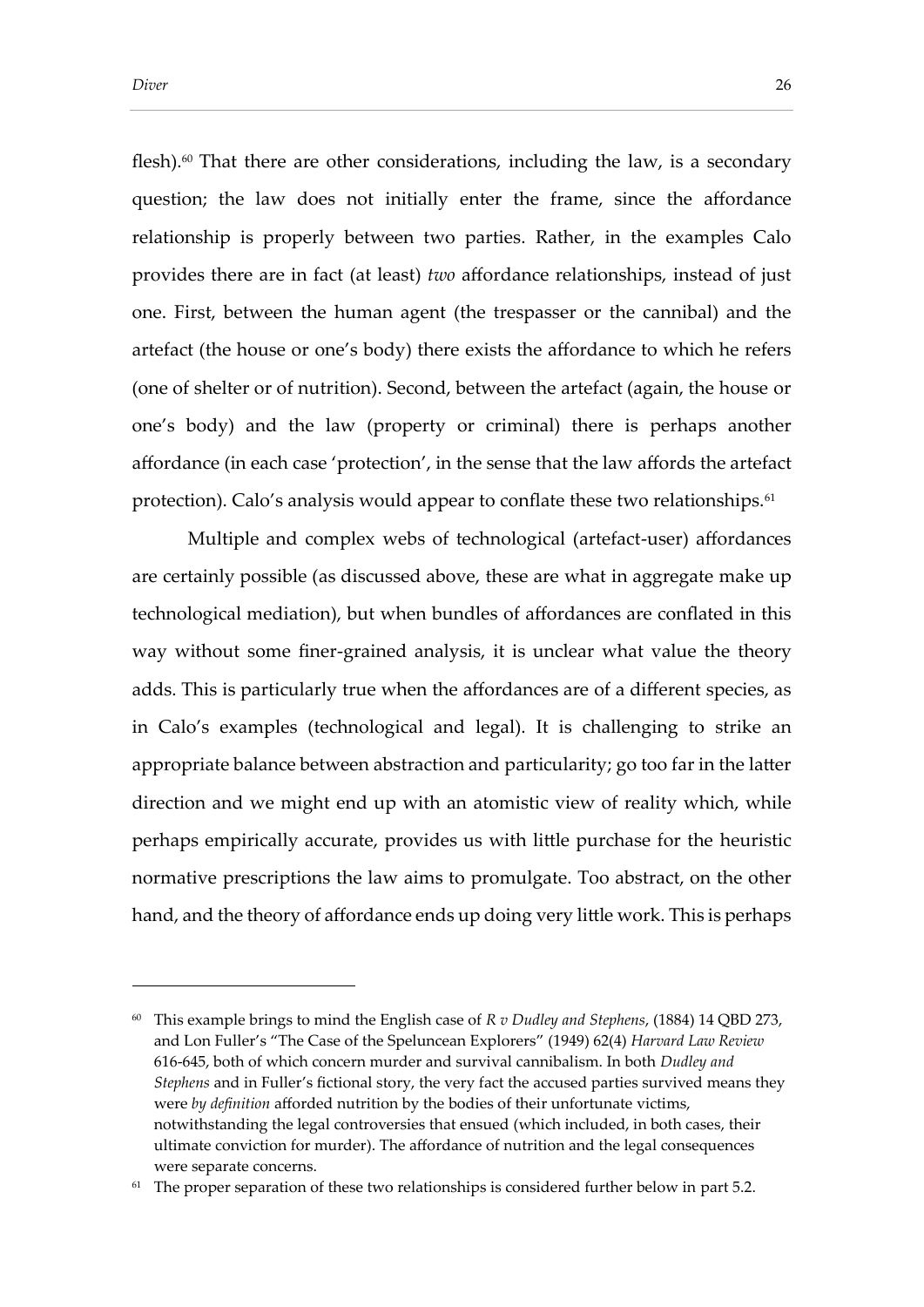one reason to retain the focus on concrete artefactual affordance; if we concern ourselves with the affordance relationships between complex entities that consist of many situated elements ('law', 'court', 'human'), we might end up facing the impossible task of drawing connections between the shifting constituent parts of two moving targets.

Admittedly, Calo does point out in the papers cited above that his discussion is limited in scope, and that he is merely introducing the concept to the legal sphere and only in the context of privacy and surveillance.<sup>62</sup> Such an introduction is to be welcomed, and there is indeed potential for a more in-depth and wider-ranging discussion on law *per se* as an affordance (or, rather, set of affordances). One approach to such an analysis might be to treat individual legal norms as 'artefacts', and to query their relationships with particular users (legal persons) from that perspective. Using Davis and Chouinard's affordance mechanisms, it becomes possible to determine what a particular norm requests, demands, allows, encourages, discourages, or refuses of or from a particular user. Whether such an approach would have analytical value is worth exploring. This paper is concerned with the compliance of technological affordances with the law, however, and so this kind of generalised theoretical discussion is outwith its scope. As will be appreciated from the preceding section, however, if the theory is to retain any analytical value it is important to identify clearly who and what is involved in the affordance relationship: there is an important qualitative difference between considering law *per se* as an affordance, and using affordance theory to deepen our enquiry into the legally-relevant effects of *non*-legal artefacts.

<sup>62</sup> Calo, "Can Americans Resist Surveillance?", *supra* n. 27, p. 31.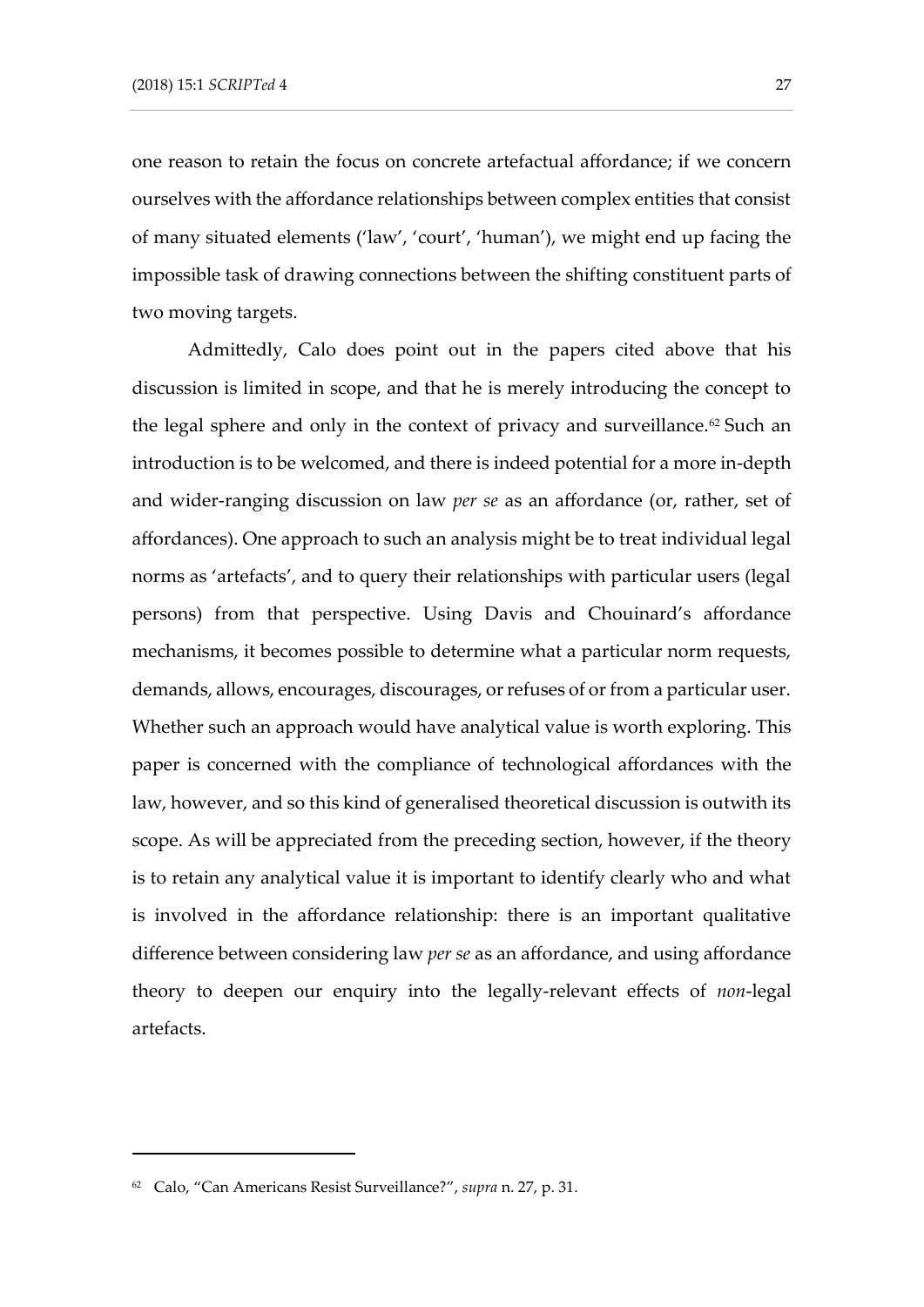#### **4.2 Law as a** *product* **of affordance**

Across a range of publications Hildebrandt sets out one such analysis, combining technological affordance with a legal-historical perspective. She charts in detail the development of the technological affordances of text and the printing press, and how these have in turn resulted in what she calls modern law, or "law-aswe-know-it".<sup>63</sup> Hildebrandt uses *technological* affordances to chart the evolution of law, going on to elaborate a crucially important warning about how law-aswe-know-it might develop in ways which are antagonistic to constitutional democracy. The methodological novelty is in observing how the affordances of a particular technological embodiment of law, namely printed text, have affected how law has developed in certain ways which have led to the mature and stable set of institutions and concepts we today take for granted. <sup>64</sup> Her warning concerns how the normative evolution of the law will change as that embodiment shifts from text to "smart technologies": vis-à-vis the law, the affordances of those two embodying technologies, printed text and smart technologies, do not necessarily correspond, and the question is how we can respond to the differences, whatever they may turn out to be. Hildebrandt's concern, with which

<sup>63</sup> Mireille Hildebrandt, "Legal Protection by Design: Objections and Refutations" (2011) 5 *Legisprudence* 223-248. Technology law scholar David Harvey also considers the effect of print on the development of law, discussing the problems that arise when "rules and legal doctrine that were developed and have their foundation in one communications paradigm encounter a new one." See David Harvey, *Collisions in the Digital Paradigm: Law and Rule Making in the Digital Age* (London: Hart Publishing, 2017), p. 347 and ch. 6 generally. For my review of Harvey's book, see Laurence Diver, "Book Review: Collisions in the Digital Paradigm" (2017) 14:2 *SCRIPTed* 373-380, available at<https://script-ed.org/?p=3422> (accessed 3 February 2018).

<sup>64</sup> See Hildebrandt, *Smart Technologies*, *supra* n. 3, ch. 8 (particularly the section "8.3.2 The Hallmarks of Modern Law" at p. 176 *et seq*.); Mireille Hildebrandt and Bert-Jaap Koops, "The Challenges of Ambient Law and Legal Protection in the Profiling Era" (2010) 73 *The Modern Law Review* 428-460; Mireille Hildebrandt, "A Vision of Ambient Law" in Roger Brownsword and Karen Yeung (eds.), *Regulating Technologies: Legal Futures, Regulatory Frames and Technological Fixes* (Oxford: Hart, 2008), p. 176; Hildebrandt, "Legal and Technological Normativity", *supra* n. 30, pp. 171–172.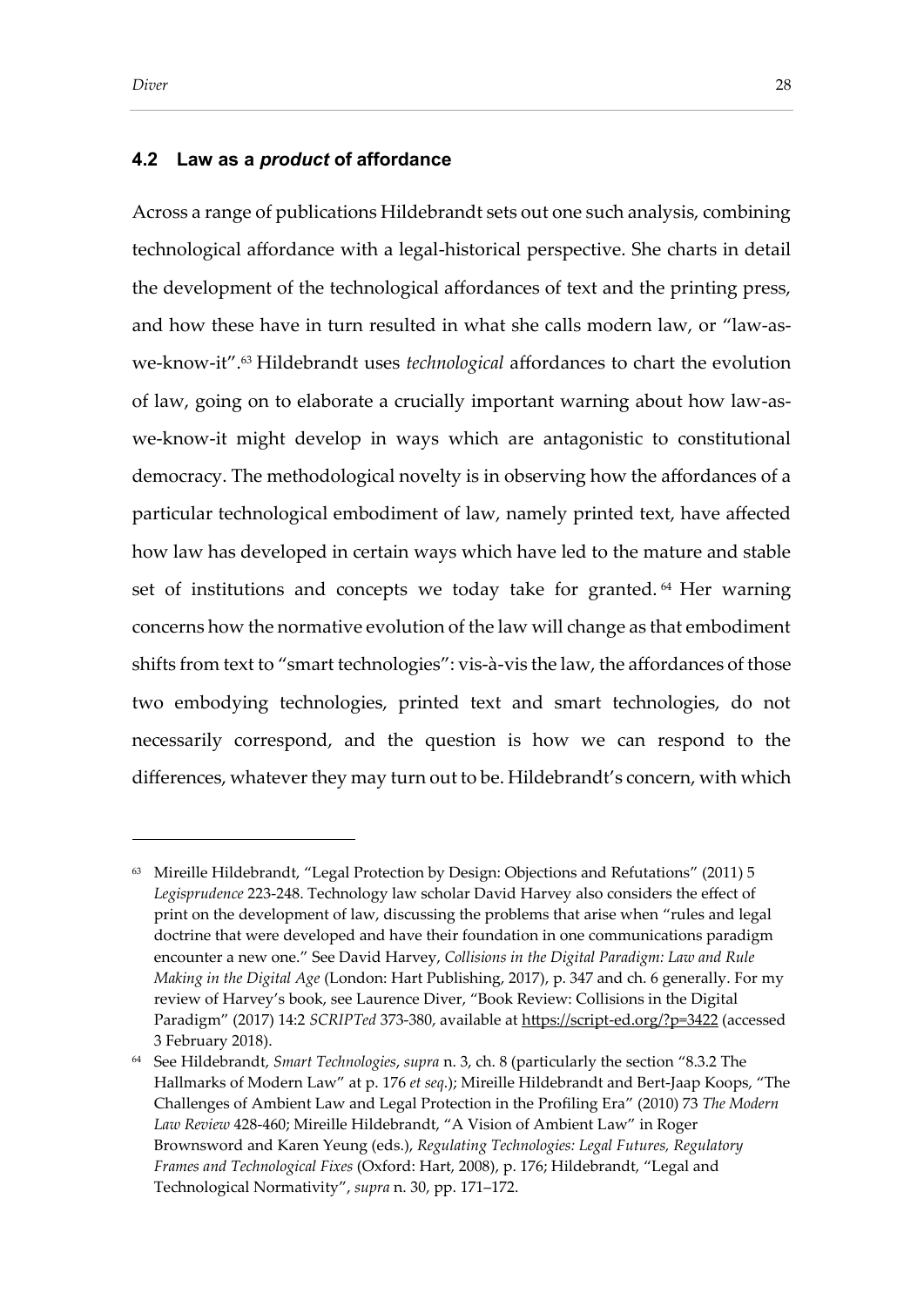it is difficult to disagree, is that the latter embodiment has the potential seriously to undermine those institutions of legality which have become the bedrock of societies built around constitutional democracy.<sup>65</sup>

If we are to heed this warning we need a way of testing for its effects; the ways in which a particular technology affords, or does not afford, the normative elements of modern law are what is in question in Hildebrandt's analyses. The irony is that she deploys the theory of (technological) affordance in her *diagnosis* of the problem, but not in her prescriptions for a solution, despite technological ("smart") artefacts being both at the core of her concerns, and the quintessential subject for contemporary application of the theory, it having been imported squarely into the world of design by Donald Norman. This absence might be what Calo is referring to when, in his review of Hildebrandt's book, he laments that her argument is not arranged more closely around an overarching theory of affordance, despite her already having "the scaffolding for such a thesis".<sup>66</sup> Although the value of her application of affordance theory to the diagnosis of the problem is evident, it is curious that she does not continue that method of analysis in her prescriptions for what she calls "legal protection by design" ('LPbD'): she opens the door, but does not step through it.

Text, and the printing press as its enabler, have resulted in the legal system as we know it, complete with the normative commitments which constitutional democracies have been built around and come to rely on. LPbD is concerned with maintaining those commitments through a sensitivity both to what enabled them to come about, and how they can be sustained, or if necessary re-imagined, in the

<sup>65</sup> She states her thesis most succinctly in Hildebrandt, "Law As an Affordance", *supra* n. 27, p. 119.

<sup>66</sup> Ryan Calo, "Technology, Law, and Affordance: A Review of Smart Technologies and the End(s) of Law" (2017) 4 *Critical Analysis of Law* 72-77, p. 75, available at http://cal.library.utoronto.ca/index.php/cal/article/view/28150 (accessed 3 February 2018).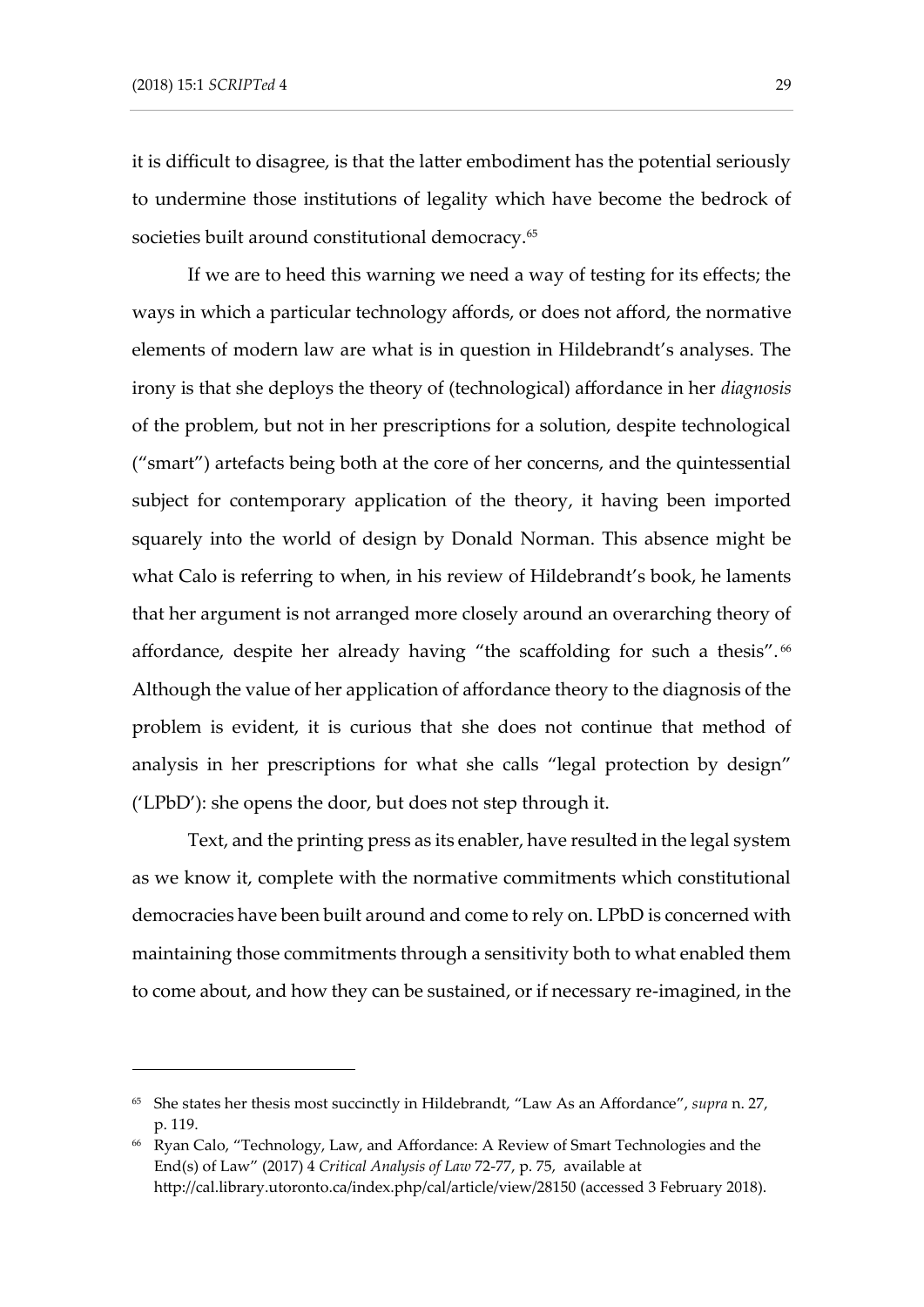new medium in which law is increasingly being embodied. Hildebrandt defines LPbD as

a way to ensure that the technological normativity that regulates our lives: first, is compatible with enacted law, or even initiated by the democratic legislator; second, can be resisted; and third, may be contested in a court of  $law<sub>.67</sub>$ 

The question is how to achieve these aims, which Hildebrandt acknowledges represent a "vertiginous challenge to traditional doctrinal research methods within legal scholarship and to the scientific methods of computer science, requirements engineering and electronics." <sup>68</sup> It is to this end that this exploratory enquiry hopes to contribute. Affordance theory has already assisted Hildebrandt in diagnosing the problem; it has the potential to assist in solving it.

#### **4.3** *Operation* **versus** *formation* **of law**

In a response to a set of reviews of her book *Smart Technologies*, <sup>69</sup> Hildebrandt makes explicit an important distinction that I believe is missing, or at least only implicit, in the book itself, between (i) law *as an* affordance, and (ii) the affordances *of* law. <sup>70</sup> Again, the importance of terminology is clear. In the former case, law is the *relationship* between two entities – the technology of embodiment (text and the printing press) and society. Law does not *afford*; it *is* the affordance.

<sup>67</sup> Hildebrandt, *Smart Technologies*, *supra* n. 3, p. 218. In an earlier paper written with Bert-Jaap Koops, Hildebrandt discusses "ambient law", apparently a precursor term for LPbD, which is defined similarly as "the technological articulation of legal norms as a form of democratic legislation, requiring both democratic participation and built-in safeguards that guarantee the contestability of the decisions made within the legal-technical infrastructure". See Hildebrandt and Koops, *supra* n. 64, p. 446.

<sup>68</sup> Hildebrandt, *Smart Technologies*, *supra* n. 3, p. 218.

<sup>69</sup> Hildebrandt, *Smart Technologies*, *supra* n. 3.

<sup>70</sup> Hildebrandt, "Law As an Affordance", *supra* n. 27.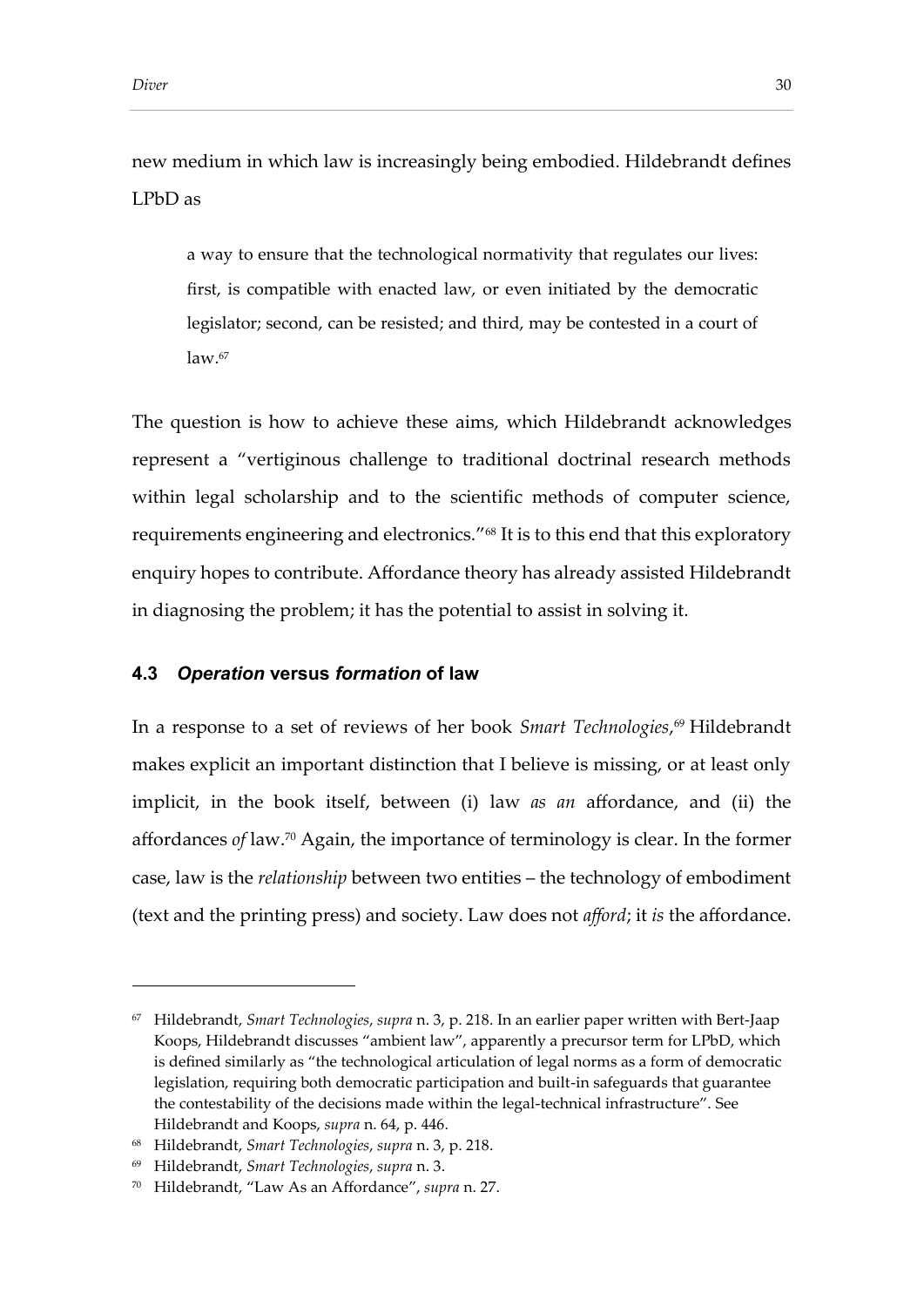Written and printed text have, over time, afforded society or the collective the law-as-we-know-it. This is the dialectical first branch of Hildebrandt's thesis.

In the second branch, law-as-we-know-it has arisen as a set of institutions and processes which, taken together, afford certain things to certain agents. This is the way in which Calo uses the concept, although it bears repeating that in this case the law is *not* an affordance *per se*, it is one of the entities between which the affordance relationship arises – the other being the citizen, or the legal person. The institutions of law *afford* the citizen legality. This is the second branch of Hildebrandt's thesis, from which her central warning flows: how can the law continue to so afford legality, when the affordances upon which its nature in turn rests are themselves changing? The second (non-technological) set of affordances is dependent on the (technological) first: law's affordance of legality to citizens is only possible because of what written and printed text has afforded humanity over the past five centuries.<sup>71</sup>

What if we extend the second branch of Hildebrandt's thesis to continue the analysis of technological affordances, but instead look beyond the *formation* of law through technological artefacts, towards its daily *operation* through them? To do so will require a steadfast focus on the relationality of affordance, and if we are to avoid introducing tertiary agents to the relationships so identified, $72$  it might be useful to recast the law as the (mere) *user* of the technical artefact.

 $71$  This is perhaps a more complex version of what William Gaver terms "sequential" affordances, which "explain how affordances can be revealed over time". See William Gaver, "Technology Affordances", *Proceedings of the SIGCHI Conference on Human Factors in Computing Systems* (New York, N.Y.: ACM, 1991), pp. 81–82.

 $72$  It could be argued that Calo succumbs to this in his discussion of the affordances of courts, mentioned above, when he invokes more than two parties in his analysis: (i) the law, (ii) the artefact (a court), and (iii) the litigant (or accused). On the value and necessity of viewing technological affordances as relational, rather than as "bundles of features" that are insensitive to the characteristics of the user, see Faraj and Azad, *supra* n. 12.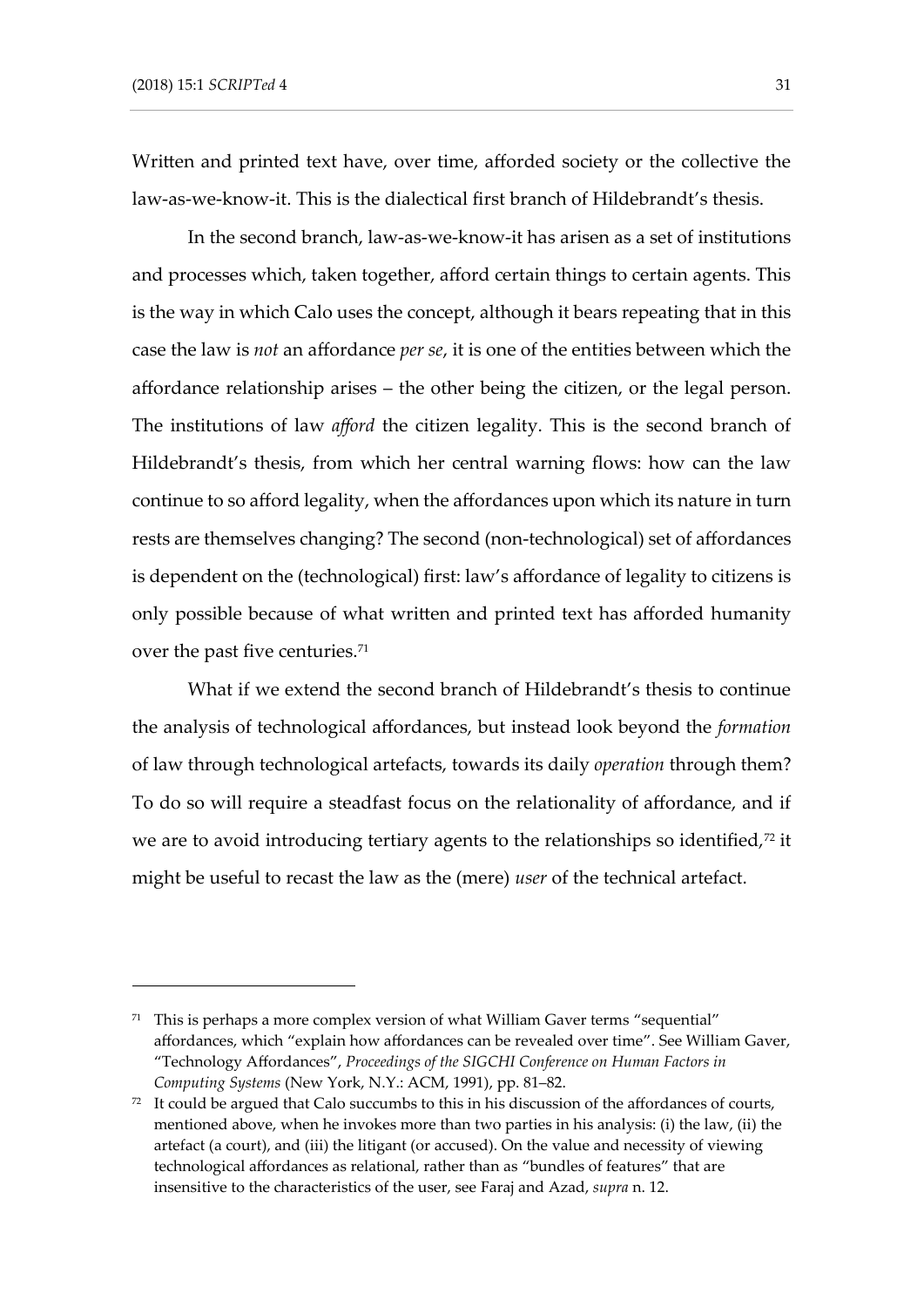The reason it is the artefact that is used by the law, and not the opposite position, is that the regulatory power of law is fundamentally undermined by the instrumental power of designers. Law's hegemonic grip on the promulgation and enforcement of rules is now profoundly at risk,<sup>73</sup> and because of this the legal world might benefit from a shift away from a solipsistic and positivist belief in law as both omnipotent and somehow invulnerable to context. <sup>74</sup> Perhaps nowhere is such a perspective less accurate than in contemporary developed liberal societies, reliant as they have become on privately-ordered, black-boxed technical infrastructures.<sup>75</sup> For the purposes of applying affordance theory, and perhaps even generally,<sup>76</sup> we in the legal academy should submit more fully to the (perhaps uncomfortable) idea that the designer of the online artefact is the true sovereign, and the law is, in fact, merely another one of its users.

# **5 The law as a user**

-

#### **5.1 Code is both more, and less, than law**

In a provocative paper Cornelia Vismann and Markus Krajewski posit that computing architectures are "governmental bureaucracies in miniature", which demonstrate significant structural and authorisational homologies with

<sup>73</sup> Hildebrandt, *Smart Technologies*, *supra* n. 3, p. 218.

<sup>74</sup> Cohen, *Configuring the Networked Self*, *supra* n. 27, p. 15 *et seq*. On the solipsism of the legalistic outlook generally, see Judith Shklar's classic text *Legalism* (Cambridge, Mass.: Harvard University Press, 1964) *et passim*. Of course, one cannot suggest that Hildebrandt is guilty of such solipsism, particularly given her willingness to look beyond the traditional boundaries of legal scholarship. Nevertheless, she cautions that she is "a lawyer and a philosopher, rather than an information scientist", so it is perhaps to be expected that the legal side of the equation will take precedence in her analysis. See her "Law As an Affordance", *supra* n. 27, p. 116.

<sup>75</sup> Frank Pasquale, *The Black Box Society: The Secret Algorithms That Control Money and Information* (Cambridge, Mass.: Harvard University Press, 2015).

<sup>76</sup> But without lapsing too far into technological determinism.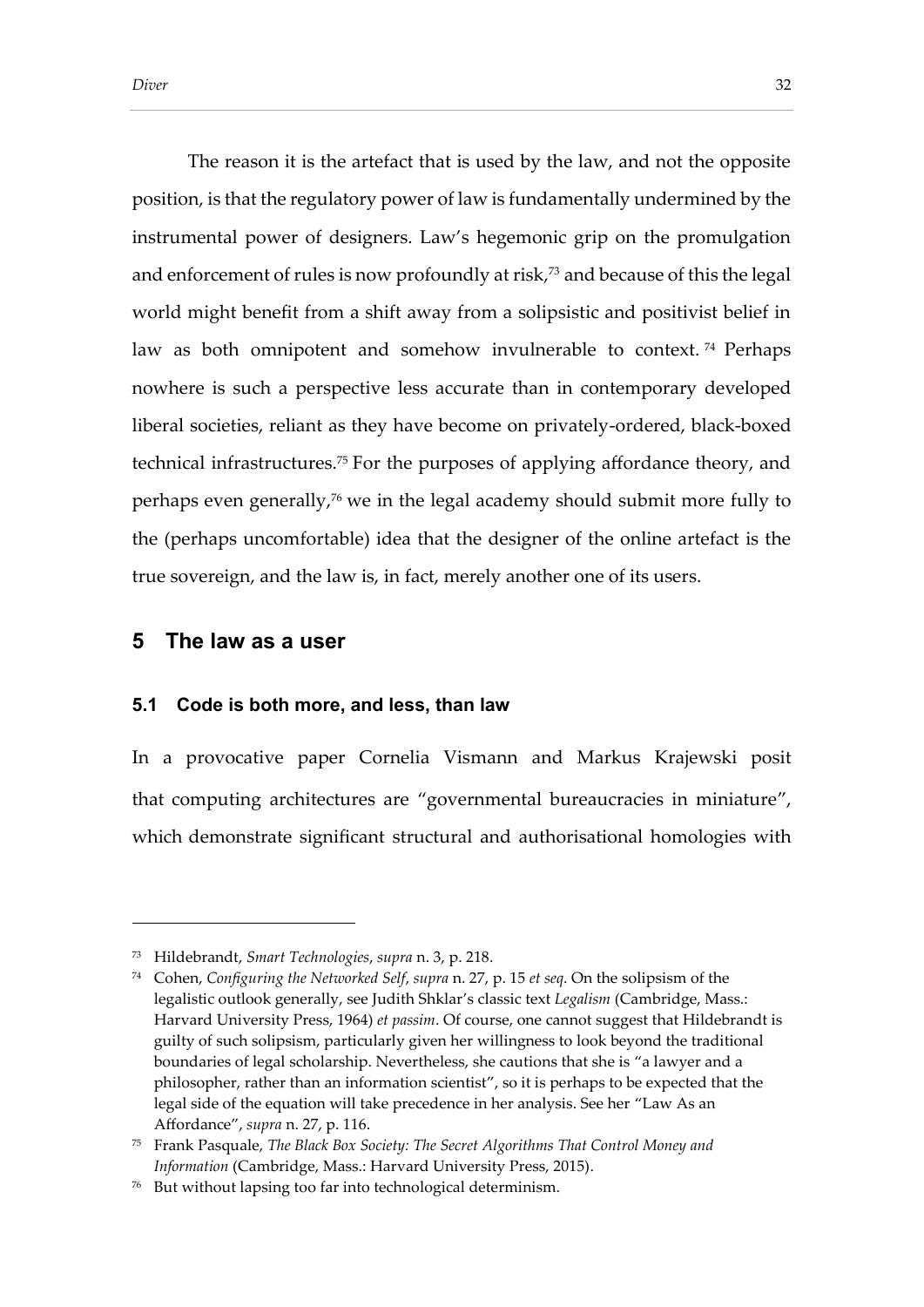law-as-we-know-it.<sup>77</sup> In direct reference to online technologies, they write that

[i]nstead of analysing the causes of its impotence, however, the law rather naïvely continues to perceive the Internet as a matter of law, which poses certain problems to the legal order. The law is thus blind to its own dependency on the computer medium as well as to its structural homologies with it.<sup>78</sup>

Law is instantiated in and by the technological artefact, and while those artefacts are themselves constituted to some extent by pre-existing legal precepts, in dayto-day operation the relationship is lopsided. Both law and technical artefacts and infrastructures "control mechanisms of inclusion and exclusion, access and nonaccess",<sup>79</sup> but owing to a hermeneutic 'gap', where law on the page requires interpretation to alter behaviour in the real world, legal norms are not nearly as powerful as we might suppose (or wish) when operating in the technical context. <sup>80</sup> The immediacy and instrumental power of that medium and the

<sup>77</sup> Vismann and Krajewski, *supra* n. 1. The quote is in turn borrowed from Friedrich Kittler. See his "Protected Mode" in John Johnston (ed.), Stefanie Harris (tr.), *Literature, Media, Information Systems: Essays* (Amsterdam: Psychology Press, 1997), in which he invokes Michel Foucault's concept of power as "action upon action", suggesting that one should "abandon the usual practice of conceiving of power as a function of so-called society, and, conversely, attempt to construct sociology from the chip's [CPU's] architectures." (p. 162). For Foucault's discussion of power, see his "The Subject and Power" (1982) 8 *Critical inquiry* 777-795.

<sup>78</sup> Vismann and Krajewski, *supra* n. 1, p. 92. One can appreciate the connection here with Hildebrandt's discussion of law's embodiment in a particular technological medium.

<sup>79</sup> *Ibid.*, p. 91. Here we can detect echoes of Davis and Chouinard's affordance mechanisms (*supra* n. 23).

<sup>80</sup> Hildebrandt calls this gap the "underdeterminacy" of (text-based) law. See Hildebrandt, "Legal and Technological Normativity", *supra* n. 30, p. 177. Legal philosophers Zenon Bańkowski and Neil MacCormick suggest that without such a gap to enable a "principled approach to interpretation", legality collapses into legalism. See Zenon Bańkowski and Neil MacCormick, "Legality without Legalism" in Werner Krawietz et al. (eds.), *The Reasonable as Rational? On Legal Argumentation and Justification; Festschrift for Aulis Aarnio* (Berlin: Duncker & Humblot, 2000), p. 194.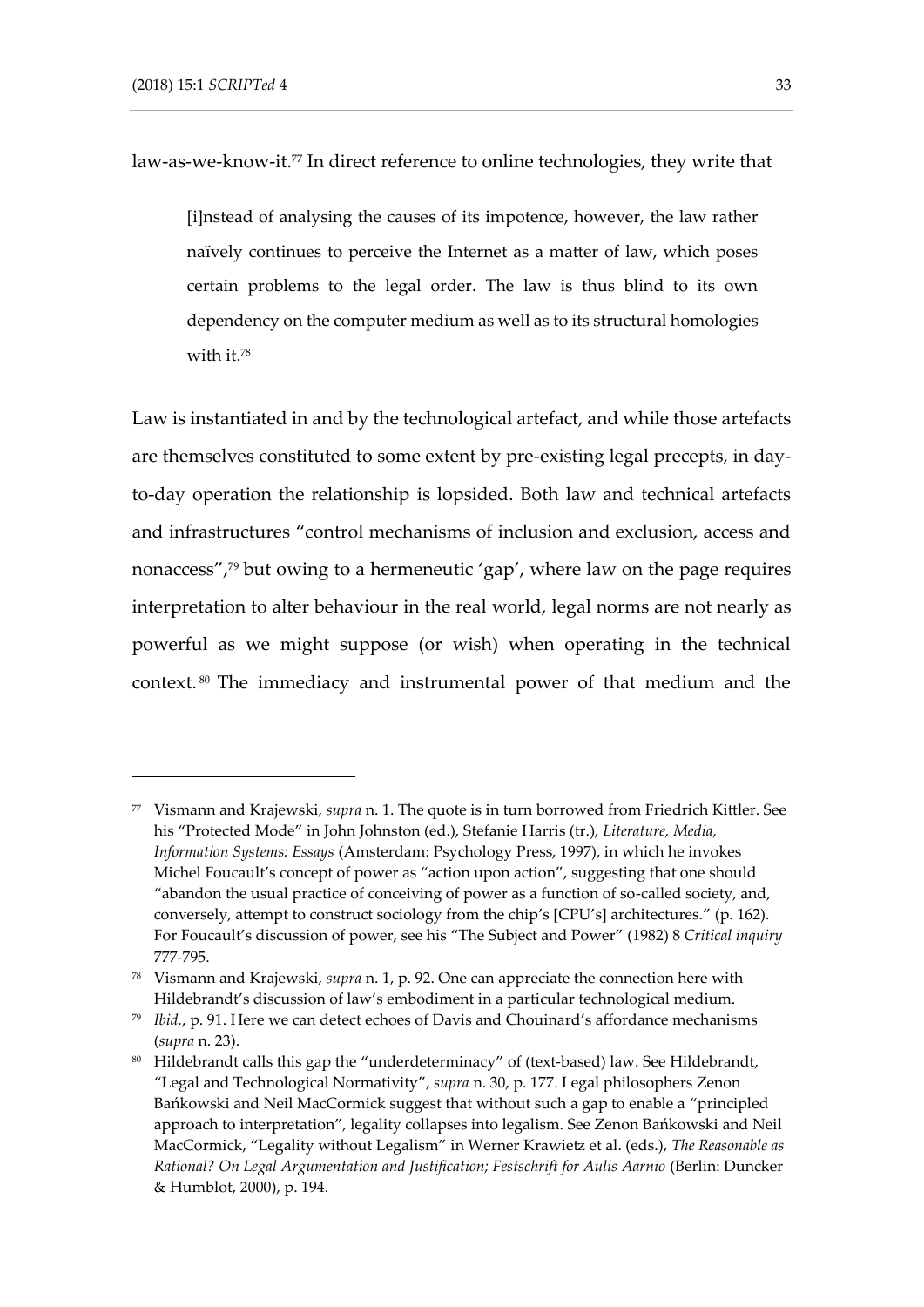implied sovereignty of the designer tip the balance inexorably away from law as hegemonic creator and regulator of reality.<sup>81</sup> While the law continues to constitute a *form* of reality through legal facts, when faced with the instrumental juggernaut of architectural constitutionality its power is eviscerated. <sup>82</sup> The written law is but "a paper dragon in the age of the 'digital tsunami'";<sup>83</sup> the social and rhetorical power of legal fictions make way for the representationalism of "digital virtuality" through which reality is by definition constituted by and through the machine.<sup>84</sup> As Bruno Latour suggests, with the advent of computers "we are able to conceive of a text (a programming language) that is at once words and actions" $i^{85}$  when the text of the rule on the 'page' is source code, it no longer requires an interpretative step to constitute reality.<sup>86</sup> The end result is the collapse of adjudication into compliance.<sup>87</sup>

Technological mediation, and individual affordances as its building blocks, very literally "subject human conduct to the governance of rules".<sup>88</sup> To a greater or lesser degree, the commercial entities which define that mediation and

<sup>&</sup>lt;sup>81</sup> James Grimmelmann sets out a useful taxonomy of the regulative characteristics of software, arguing that its particularities mean it is a *sui generis* mechanism of regulating behaviour that is qualitatively different from Lessig's more diffuse 'architecture'. See James Grimmelmann, "Regulation by Software" (2005) 114 *The Yale Law Journal* 1719-1758. On the latter, see Lessig, *supra* n. 18, ch. 7.

<sup>&</sup>lt;sup>82</sup> This relates to Hildebrandt's discussion of constitutional versus regulative norms, and the relationships of the "twin sisters" of technological and legal normativity. See Hildebrandt, "Legal and Technological Normativity", *supra* n. 30.

<sup>83</sup> Hildebrandt and Koops, *supra* n. 64, p. 440.

<sup>84</sup> Vismann and Krajewski, *supra* n. 1, p. 92.

<sup>85</sup> Latour, *supra* n. 36, n. 1.

<sup>86</sup> Of course, source code does in fact require either to be interpreted or compiled by an additional application in order to be executed. Assuming the code is syntactically sound, however, it is for all practical purposes isomorphic with the running software.

<sup>87</sup> Zenon Bańkowski and Burkhard Schafer, "Double-Click Justice: Legalism in the Computer Age" (2007) 1 *Legisprudence* 31-49, p. 48.

<sup>88</sup> This quote is Lon Fuller's definition of law, taken from his influential *The Morality of Law* (New Haven, Conn.: Yale University Press, 1977) *et passim*.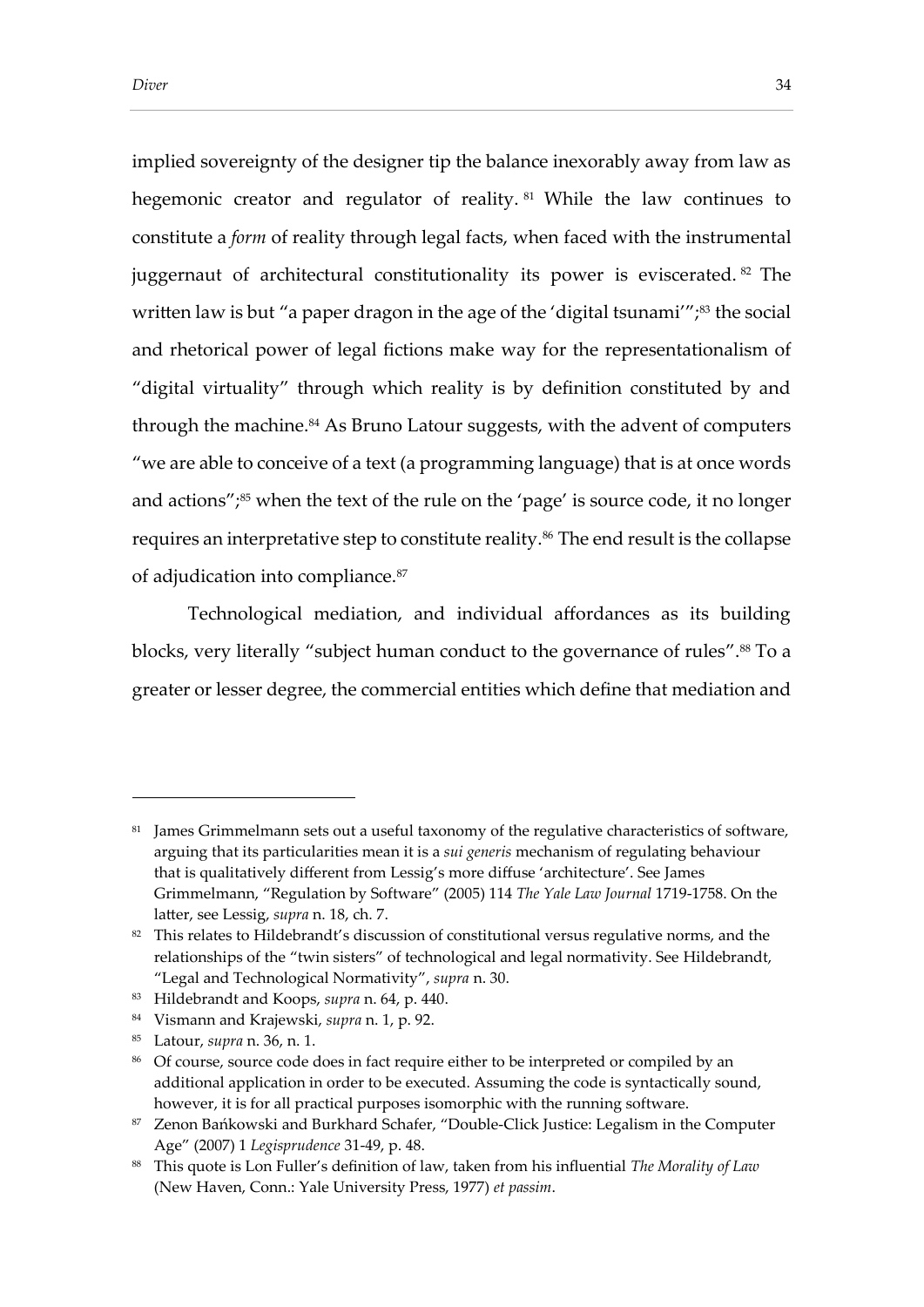those affordances thus exercise sovereign-like power over users.<sup>89</sup> As Lessig puts it, "[a]rchitecture is a kind of law: it determines what people can and cannot do. When commercial interests determine the architecture, they create a kind of privatized law."<sup>90</sup> The power that inheres in those who decide that private ordering is significant:

The *quasi-sovereign power of the computer engineer's code* stems from the ease by which posing, implementing, and applying a norm are achieved in technology compared with the cumbersome procedures that legal code must pass through. The swift effectiveness of a technological code, which cannot, when seen through legal eyes, appear as anything other than uncanny, *renders any possible competition between law and computer pointless*. 91

Technical artefacts are not just law-like, they are simultaneously both *more*, and *less*, than law. More, because their instrumental power is far greater, owing to the representationalism of software code which necessarily becomes reality, collapsing the hermeneutic gap. Less, because, as Hildebrandt observes, they lack the normative mechanisms that keep their textually-bound legal sister in check.

Vismann and Krajewski's juridification of technical architectures runs even deeper than this. They posit the role of a "programmer of the programmer" ('PoP'), who sits earlier in the design chain, enforcing architectural compliance on the designer of the user-facing technological artefact. <sup>92</sup> The PoP does this through the design of chip architectures, programming languages, and

<sup>89</sup> Nagy and Neff, *supra* n. 12, p. 4. As Grimmelmann suggests in relation to social networking platforms, "sovereigns of software have absolute and dictatorial control over their domains." See James Grimmelmann, "Anarchy, Status Updates, and Utopia" (2014) 35 *Pace Law Review* 135-153, p. 135.

<sup>90</sup> Lessig, *supra* n. 18, p. 77.

<sup>91</sup> Vismann and Krajewski, *supra* n. 1, p. 93 (my emphasis).

<sup>92</sup> *Ibid.*, p. 100.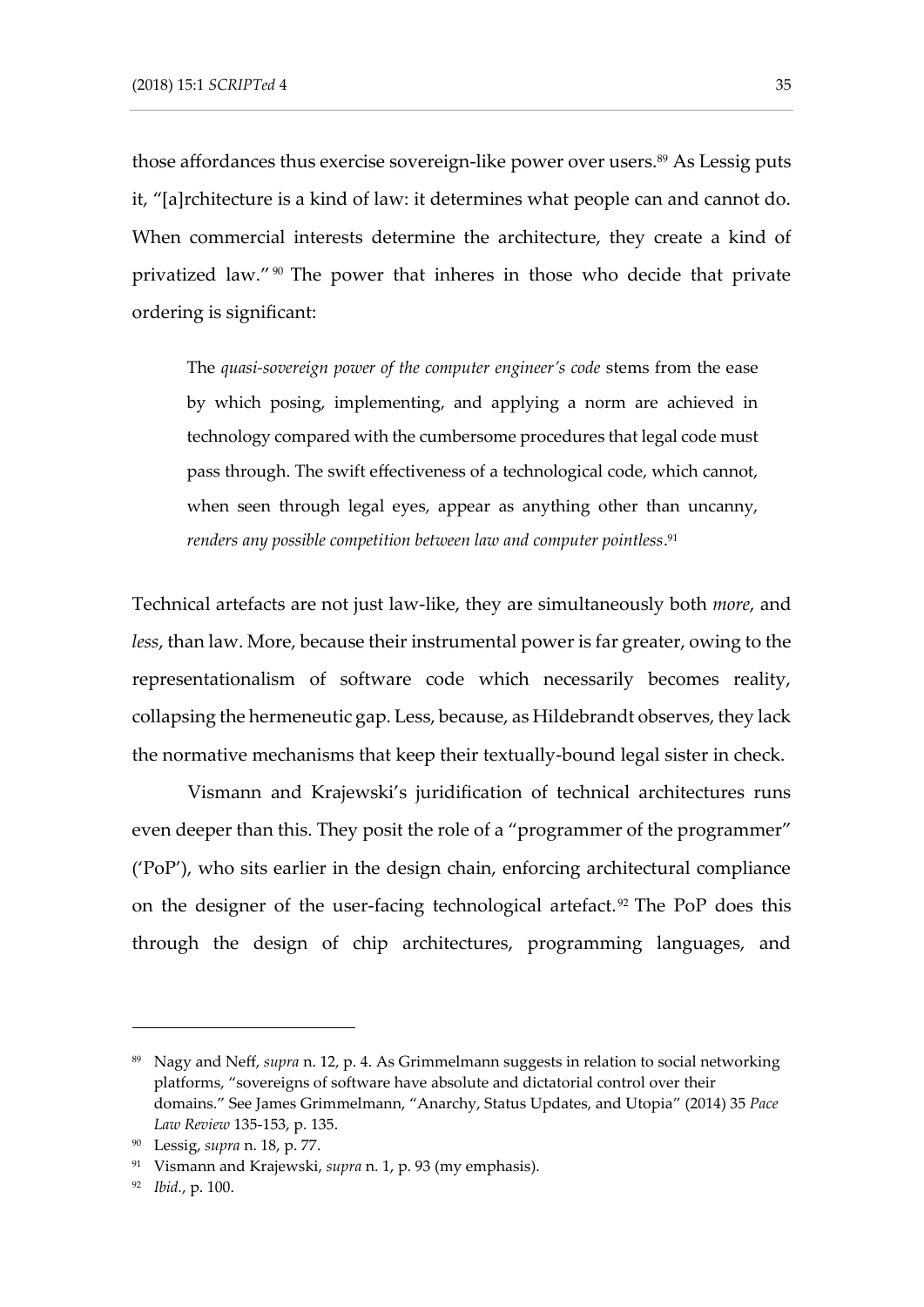integrated design environments, creating the underlying constitutional setting within which the product designer must herself operate. The mediation of the user's reality is preceded by the mediation of the designer's; how the PoP architects the languages and tools with which consumer artefacts are designed creates a backdrop of mediation and affordance that affects and channels the underlying mechanisms of artefact production.

A parallel thus begins to emerge between the legal public and the technological private: the mediating decisions of the PoP create fundamental rules (a 'constitution') which constrain and enable the activities of designers within their development environments ('parliament'), which in turn affect the design-rule choices that are subsequently made ('legislation') and how these affect the user ('citizen'). Without dwelling too long on the metaphor of the PoP, it hopefully adds some depth to the understanding of how easily legal constitutions are supplanted by their technological counterparts. 93

#### <span id="page-32-0"></span>**5.2 The mediation of law by technological artefacts**

The first step in ameliorating the blindness of law referred to by Vismann and Krajewski is for it to accept the uncomfortable realities of its place in the power structures being fomented by online artefacts and infrastructures. Only then can it begin to respond intelligently to the material practices, and commercial incentives, of those who design and implement those technologies. Hildebrandt's LPbD represents a major push towards this realisation.<sup>94</sup> The question is where

<sup>&</sup>lt;sup>93</sup> On the quasi sovereignty and quasi legislative and executive power of online intermediaries, and their ability to "autonomously implement their self-defined regulations via technical means", see Luca Belli and Jamila Venturini, "Private Ordering and the Rise of Terms of Service as Cyber-Regulation" [2016] 5(4) *Internet Policy Review* 1-17, p. 4.

<sup>94</sup> Hildebrandt is not the first to have considered this problem, but within the legal literature her engagement with design theory is perhaps the most in-depth to date. The literature on the threat to legality with respect to technological enforcement includes, for example, Cohen,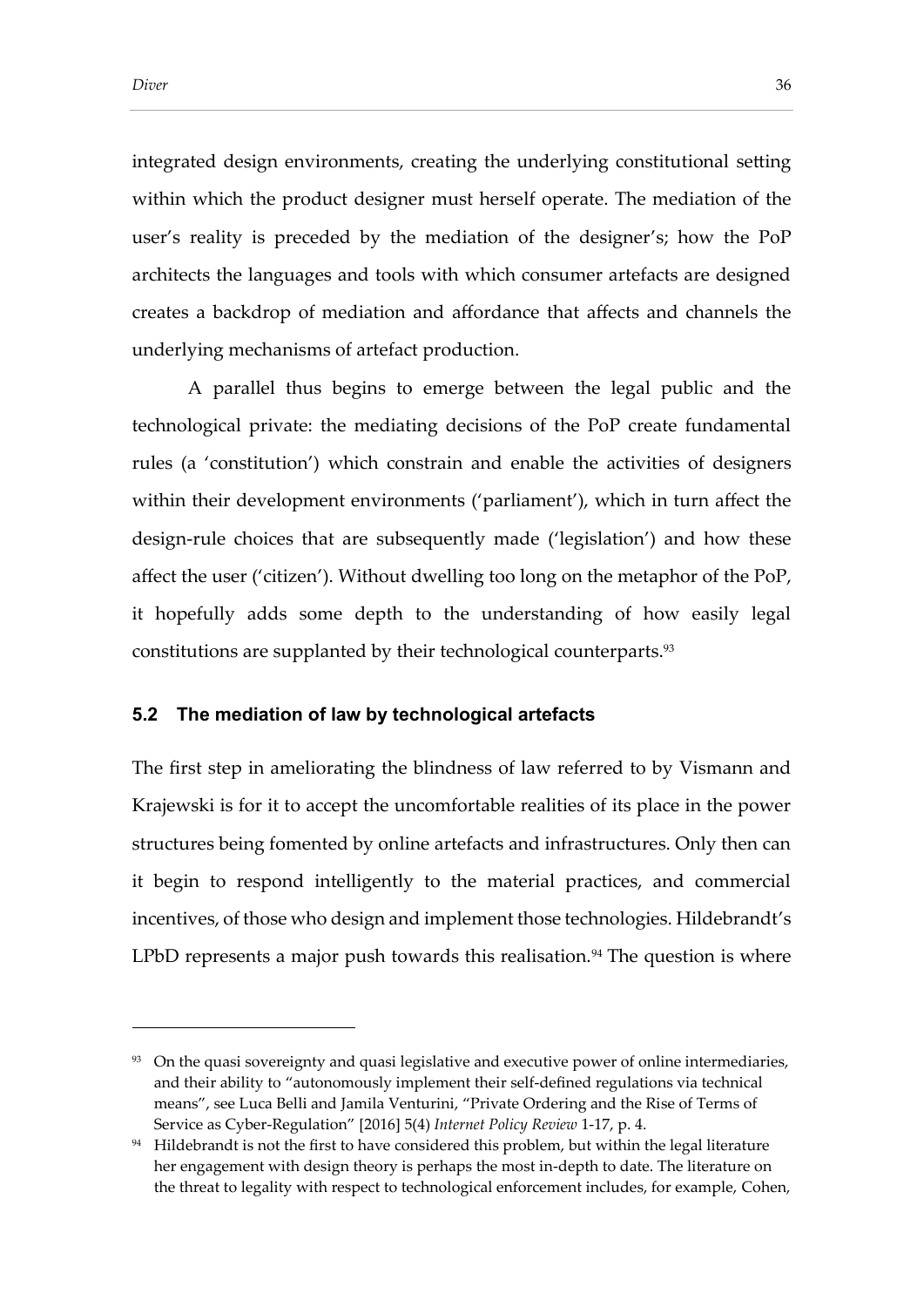to go next. Her analysis relies on affordance (and, tangentially, mediation) to diagnose the problem, but only in passing does she refer to how LPbD might be achieved.<sup>95</sup> With awareness of affordance theory introduced to the legal fold, we have the beginnings of a methodology that can address 'sovereign' designers on their own terms.

When technical artefacts create legal effects,<sup>96</sup> they mediate the operation of law through their mediation of reality. The artefact becomes the means through which the law-as-a-system operates in the world. Let us consider digital rights management (DRM) systems, and specifically those involved in the Sony BMG scandal in the mid-2000s. The system in that case was designed to concretise copyright law so that users were unable to behave in ways contrary to it. Taking the perspective of law-as-user, copyright's purposive aim was to endow the rightholder (in this case Sony BMG) with the absolute right to control who is permitted to make copies of the CDs in question. In terms of Davis and Chouinard's affordance mechanisms, the affordance the law was looking for was one of *refusal*. For most users, the technical instantiation of the relevant law by the two DRM systems fulfilled this affordance.

<sup>&</sup>quot;The Regulatory State in the Information Age", *supra* n. 52; Pasquale, *supra* n. 75; Roger Brownsword, "In the Year 2061: From Law to Technological Management" (2015) 7 *Law, Innovation and Technology* 1-51; Kenneth Bamberger, "Technologies of Compliance: Risk and Regulation in a Digital Age" (2010) 88 *Texas Law Review* 669-739; Danielle Citron, "Technological Due Process" (2007) 85 *Washington University Law Review* 1249-1313.

<sup>95</sup> Hildebrandt and Koops discuss "transparency-enhancing technologies" as one potential, but only in the context of data protection and user profiling. See Hildebrandt and Koops, *supra* n. 64, p. 449 *et seq*.

<sup>96</sup> Automated decision-making systems that have "legal effects" vis-à-vis data subjects are explicitly regulated under art. 22 of the EU's GDPR (Regulation on the protection of natural persons with regard to the processing of personal data and on the free movement of such data, and repealing Directive 85/46/EC (General Data Protection Regulation) 2016). Of course, that instrument is concerned with data protection, while the present discussion takes a more holistic view of law-as-a-system.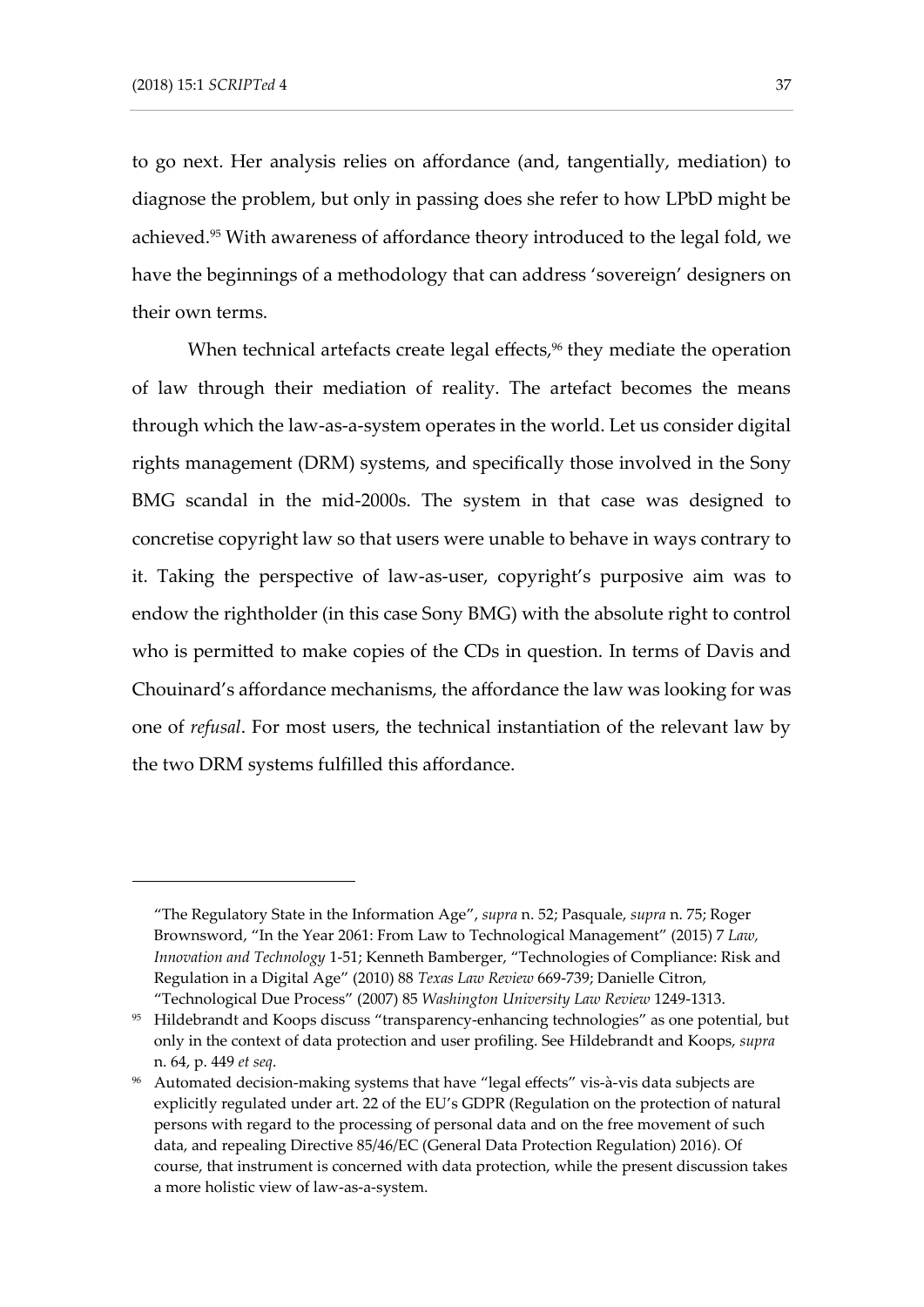But the system was (famously) not fool-proof – users with even minimal technical knowledge could easily circumvent the system by preventing the thenstandard 'autorun' feature of Windows operating systems.<sup>97</sup> The mediation of law through the mediation of reality then reduces to mere *discouragement* at best, and *allowance* at worst: by affording the user copying, the law is not afforded isomorphism by the artefact (in the form of an architecturally instrumentalised blanket prohibition on copying).

The artefact mediates both reality for the user, and the substantive law. Law's reality is transformed by the technical artefact in the way in which it coconstitutes the user's reality. Returning to the model from above, in the case of the Sony BMG DRM the technological mediation of law  $(TM<sub>(law)</sub>)$  did not match the technological mediation of reality (TM(reality)); the law-system expected refusal of copying, and the reality for the user as co-constituted by the artefact was not isomorphic with this – she was able easily to make such copies.



Figure 2. Law-system  $\leftrightarrow$  Artefact  $\leftrightarrow$  User relationships of technological mediation

That fact that many users will have been unaware of the easy work-around means that their reality matched the law;  $TM_{\text{(law)}}$  and  $TM_{\text{(reality)}}$  were isomorphic, and their behaviour was constrained as expected. The extent to which the law can tolerate non-compliance will vary between norms, depending on the aims of

<sup>97</sup> Mulligan and Perzanowski, *supra* n. 20, p. 1202 and n. 206.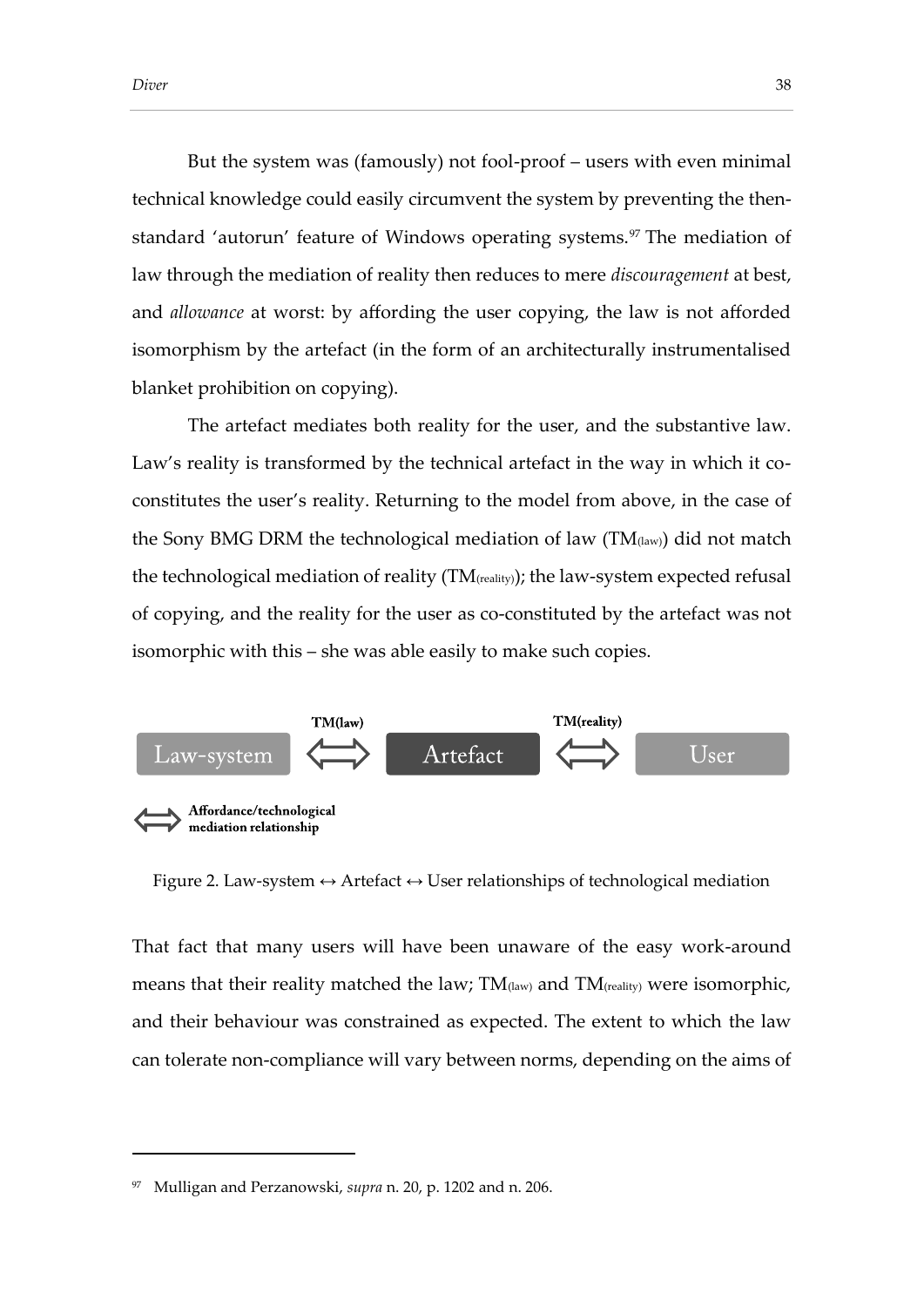the legislator and the seriousness of the ill it is designed to avoid. By positioning the law as a user in this way, the law-system looks for certain characteristics in the technology in and through which it is embodied, much like a human user does when she wants to achieve something with a particular online artefact.<sup>98</sup>

By enquiring as to the expectations of the legal norm, and how the technical artefact can meet those expectations (how it can afford them), we can think about how to improve architectures during the early stages of a product's design. This is in line with initiatives like the EU law-mandated data protection by design and by default, which requires data controllers to implement "appropriate technical and organisational measures" in their design processes so as to implement the data protection principles. <sup>99</sup> Depending on how the expectations of the law are couched for the purposes of affordance (either in terms of the substantive content of the norm, or towards more diffuse principles of legality, akin to  $LPbD^{100}$ , we as lawyers can engage directly with the design world on its own terms. Building a narrative around an imagined user persona is common practice in design processes, $101$  but since the law is (at least in the mid-

<sup>98</sup> As Faraj and Azad put it, affordance is "a relational construct linking the capabilities afforded by technology artifacts to the actors' purposes". See Faraj and Azad, *supra* n. 12, p. 254. See also Maier and Fadel, *supra* n. 11, p. 3 ("2.4 The Fundamental Affordance Relationship"), where the authors discuss how affordances are manifestations of new behaviours which the constituent user/artefact cannot produce alone. Considering a legal norm as an 'actor' in this way accords with the ANT method of viewing non-humans as 'actants', giving them equal agency in the process of transformation which results in hybrid human/non-human 'actors'. See Latour, *supra* n. 35, p. 159 and n. 11.

<sup>99</sup> GDPR, *supra* n. 96, art. 25. This initiative has a long history, originating with 'privacy by design' in the 1990s. See Ann Cavoukian, "Privacy by Design: Origins, Meaning, and Prospects for Assuring Privacy and Trust in the Information Era" in George Yee (ed.), *Privacy Protection Measures and Technologies in Business Organizations: Aspects and Standards: Aspects and Standards* (Pennsylvania: IGI Global, 2012).

<sup>&</sup>lt;sup>100</sup> Some tensions that arise when choosing a point on this spectrum are explored by Hildebrandt in Hildebrandt, "Legal Protection by Design", *supra* n. 63.

<sup>101</sup> Benjamin Bratton, *The Stack: On Software and Sovereignty* (Cambridge, Mass.: MIT Press, 2016), pp. 254–255; Nagy and Neff, *supra* n. 12, p. 4; Chris Ivory, "The Role of the Imagined User in Planning and Design Narratives" (2013) 12 *Planning Theory* 425-441.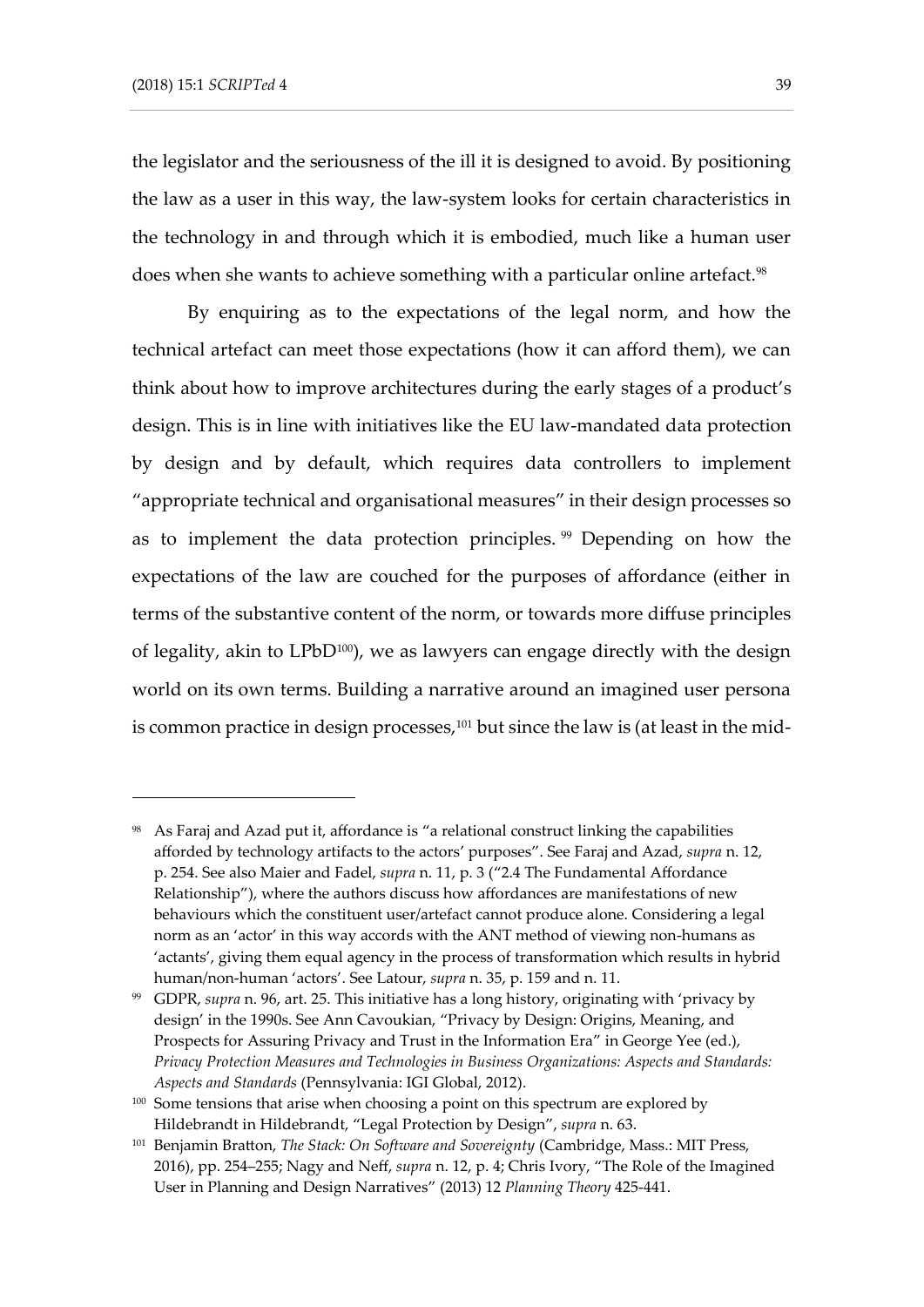term) a fixed entity in a way a real user is not, identifying its requirements and how the artefact might afford it compliance is perhaps a less complicated task.<sup>102</sup> The mode of thinking which affordance theory foments is apt to identify what an artefact *in fact* does, over and above its intended function.<sup>103</sup> Looked at from a compliance perspective, external legally-problematic effects might thus be avoided, for example the privacy invasion occasioned by the Sony BMG DRM systems.<sup>104</sup> The latter is a negative affordance in the Gibsonian sense, from the perspectives of both the law-as-user and the human user: the law, and constitutional democracy more generally, are 'injured' by non-compliance; the human by her privacy being undermined.

Approaching the compliance by design conundrum from such a perspective means the designer is not wrenched from her natural habitat and expected to become a quasi-lawyer; rather she can work with the conceptual tools of her trade, as can those in the legal world.<sup>105</sup>

# **6 Conclusion**

-

The application of affordance theory in the legal realm has promise, but as it develops this nascent literature must be careful to avoid the pitfalls of definitional confusion and overbroad application warned of in the design sphere.

<sup>&</sup>lt;sup>102</sup> For a critical perspective on the problematic reductionism of imagined human (as opposed to legal) users, see Adrienne Massanari, "Designing for Imaginary Friends: Information Architecture, Personas and the Politics of User-Centered Design" (2010) 12 *New Media & Society* 401-416.

<sup>103</sup> See Maier and Fadel, *supra* n. 45, p. 24, where the authors argue that an affordance-based analysis "forces the designer to think about what else a particular embodiment affords besides providing its intended function (in particular the early identification of negative affordances)."

<sup>104</sup> See Mulligan and Perzanowski, *supra* n. 20 *et passim*. On the conflict between DRM and privacy generally, see Julie Cohen, "DRM and Privacy" (2003) 46 *Communications of the ACM* 46-49.

<sup>105</sup> Maier and Fadel, *supra* n. 45, p. 24.